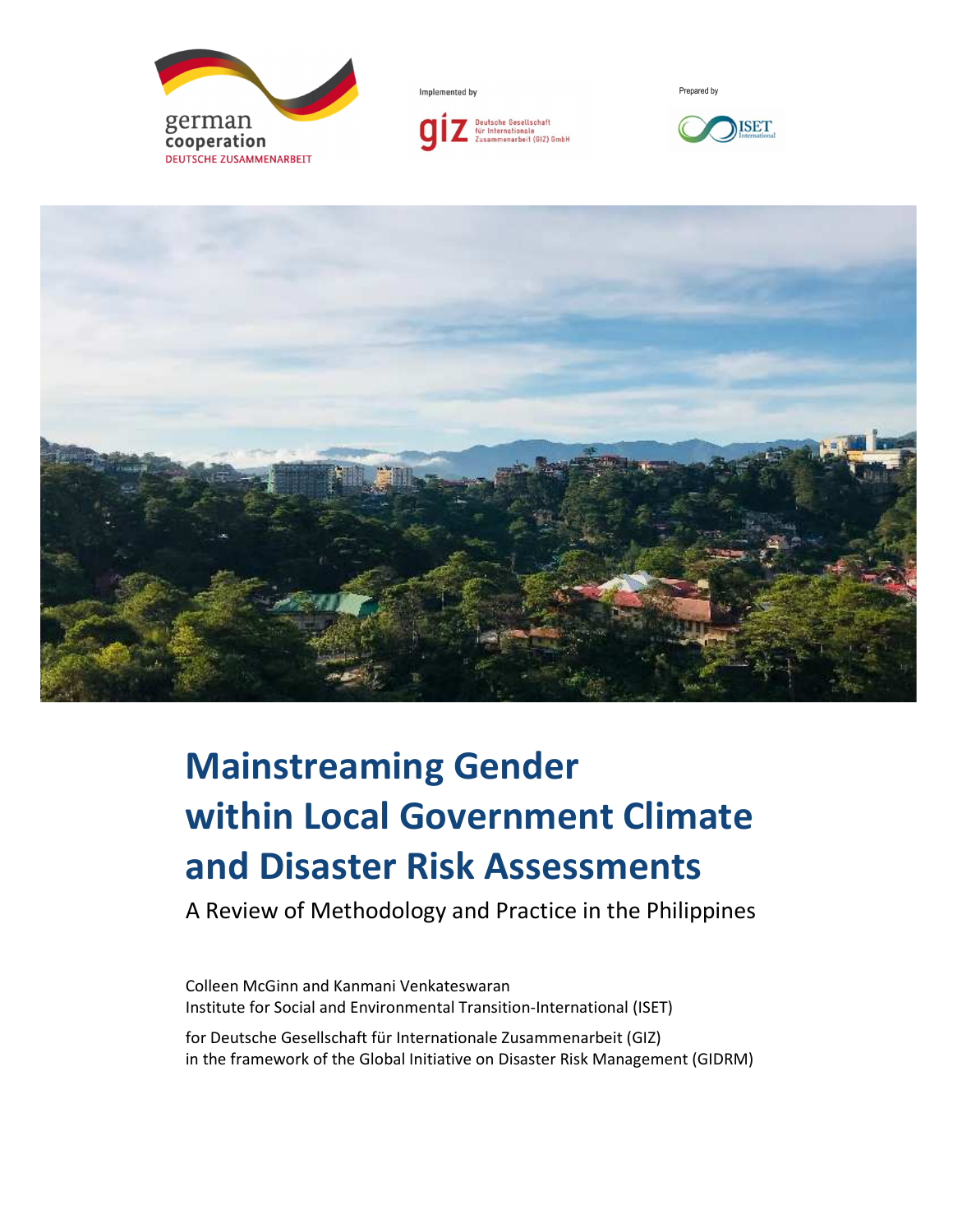

#### **Acknowledgements**

We would like to thank Mareike Bentfeld and Antonio Balang Jr. for their guidance, support and flexibility throughout this consultancy. We would also like to thank our interviewees, Nigel Bañacia (Local Disaster Risk Reduction Management Office, Lapu-Lapu) Angelita Tumamak (Climate Changes and Disaster Risk Reduction Management Office, Cebu City), Connie Cuyos (Climate Changes and Disaster Risk Reduction Management Office, Cebu City), Shirley Balaños (Coastal CORE), and Esmerelda "Daphne" Purnell and her colleagues (Department of Interior and Local Development) for sharing their experiences and insights. Finally, we would like to thank Mia Chung for editing this report.

#### **Acronyms**

| <b>CCA</b>   | <b>Climate Change Adaptation</b>                   |
|--------------|----------------------------------------------------|
| CCC          | <b>Climate Change Commission</b>                   |
| <b>CDRA</b>  | Climate and Disaster Risk Assessment               |
| <b>CLUP</b>  | Comprehensive Land Use Plans                       |
| <b>DILG</b>  | Department of the Interior and Local Governments   |
| <b>DRM</b>   | Disaster Risk Management                           |
| <b>DRR</b>   | Disaster Risk Reduction                            |
| <b>DRRM</b>  | Disaster Risk Reduction and Management             |
| GAD          | <b>Gender and Development</b>                      |
| <b>GIDRM</b> | Global Initiative on Disaster Risk Management      |
| GIS          | <b>Geographic Information Systems</b>              |
| GoP          | Government of the Philippines                      |
| GSI          | <b>Gender and Social Inclusion</b>                 |
| <b>HLURB</b> | Housing and Land Use Regulatory Board              |
| <b>LCCAP</b> | Local Climate Change Adaptation Plans              |
| LDRRMP       | Local Disaster Risk Reduction and Management Plans |
| LGU          | <b>Local Government Unit</b>                       |
| <b>MCW</b>   | Magna Carta of Women                               |
| <b>NCCAP</b> | National Climate Change Action Plan                |
| <b>SFDRR</b> | Sendai Framework for Disaster Risk Reduction       |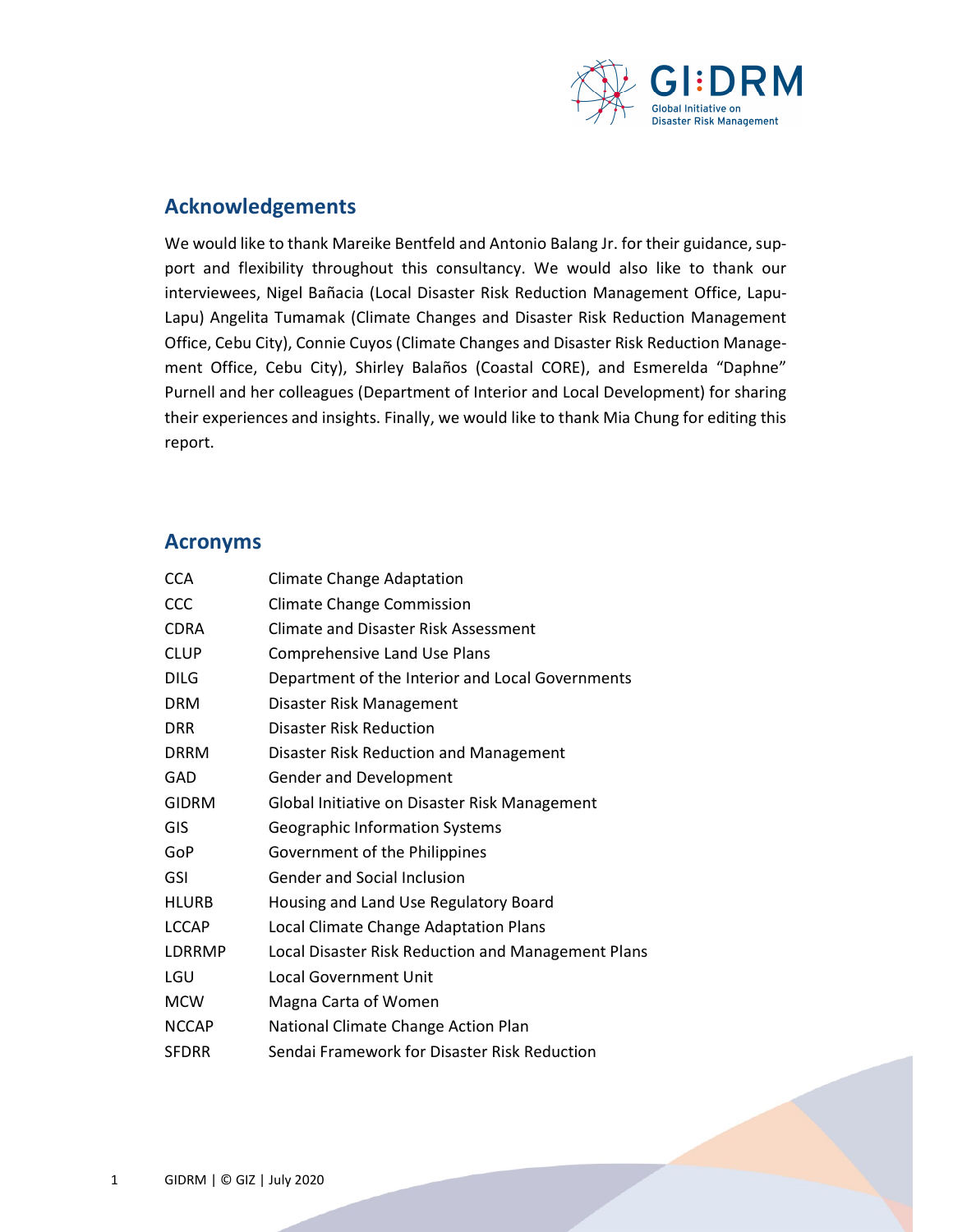

## **Table of contents**

| BACKGROUND AND OVERVIEW OF CDRA AND GENDER IN THE PHILIPPINES 4 |  |
|-----------------------------------------------------------------|--|
|                                                                 |  |
|                                                                 |  |
|                                                                 |  |
|                                                                 |  |
|                                                                 |  |
| ANNEX ONE: REVIEW OF THE CLUP GUIDEBOOK'S STEPS AND TOOLS 18    |  |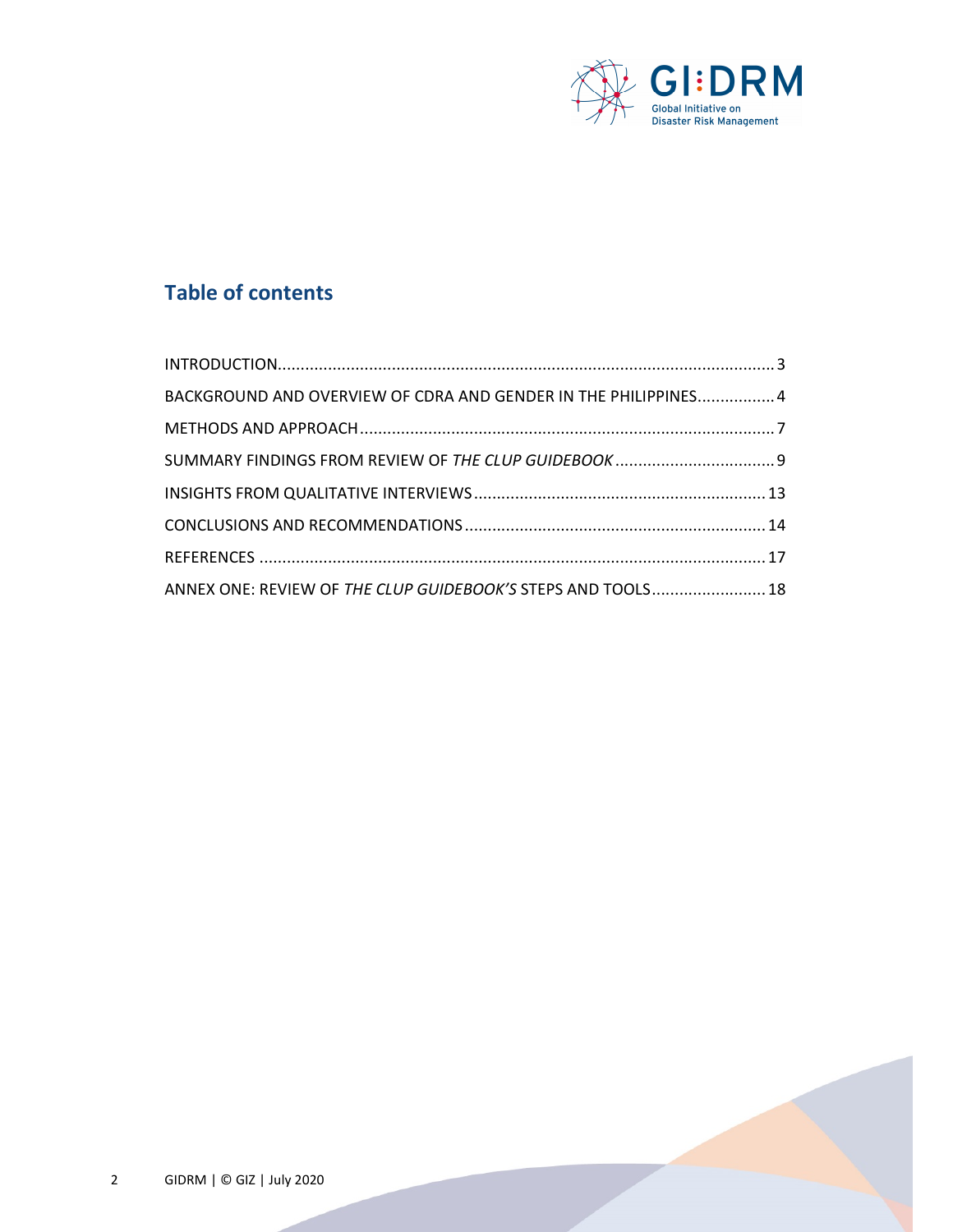

### **Introduction**

The Global Initiative on Disaster Risk Management (GIDRM), an initiative by the German Government, led by the German Federal Ministry for Economic Cooperation and Development (BMZ), is supporting selected international and national, governmental and non-governmental stakeholders in their efforts to increase their coherence regarding planning, implementation and reporting on disaster risk management (DRM) along global agendas such as the Sendai Framework (SFDRR), Paris Agreement and Agenda 2030 and the New Urban Agenda. The German development cooperation is using a bottom-up approach: national and sub-national examples of successful agenda coherence are collected, supported and then presented on regional platforms.

The GIDRM has been supporting the Department of the Interior and Local Governments (DILG) in the Philippines to harmonize climate and disaster risk assessment (CDRA) methodologies. Using this entry point of agenda coherence, the GIDRM aims to support Local Government Units (LGUs) with a common basis for different planning purposes, such as Local Climate Change Adaptation Plans (LCCAPs), Local Disaster Risk Reduction and

Management Plans (LDDRMPs) and other relevant local plans. Gender<sup>1</sup> sensitivity of the tools and processes is one of several priorities within this body of work.

This paper presents findings of an in-depth gender review of the toolkit and processes utilized by LGUs in the Philippines to conduct CDRAs.<sup>2</sup> It is comprised of a systematic document review of the toolkit available, particularly the *CLUP Guidebook: Supplemental Guidelines on Mainstreaming Climate Change and Disaster Risks in the Comprehensive Land Use Plan* (hereafter referred to as the CLUP Guidebook – or simply Guidebook), alongside insights from a series of open-ended qualitative interviews with four key informants. We conclude with a series of practical recommendations to GIZ and the Government of the Philippines (GoP) to strengthen gender mainstreaming<sup>3</sup> in CDRA planning in the Philippines.

l

<sup>&</sup>lt;sup>1</sup> "Gender refers to an individual's social gender as opposed to their sex, which is biologically determined. It includes socially constructed gender roles and relationships, perceptions and expectations. These factors are contextual, dynamic and open to change. They are reflected in such areas as social standards, legislation, traditions, religion and so on." (GIZ Gender Strategy, 2019). Gender as well as other factors such as ethnicity, socioeconomic status, disability, age, geographic location and sexual orientation can increase inequalities, discrimination and marginalization leading to less participation in governance processes.

<sup>&</sup>lt;sup>2</sup> The authors of this review focus on the experience and marginalization of women and girls in the Philippines and highlight, in particular, the role of women in planning for local climate and disaster activities. However, gender mainstreaming has to address the needs of not only women, but all people to be inclusive (c.f. footnote below).

 $3$  Gender mainstreaming is a strategy to reduce gender inequality by integrating a gender perspective into every step and on all levels of planning, implementing and reporting on policies, measures and action. In the case of DRM, this means that the diverse needs and coping capacities of women, men, children, the elderly, people with disabilities, minority or marginalised groups have to be considered before, during and in the aftermath of a disaster.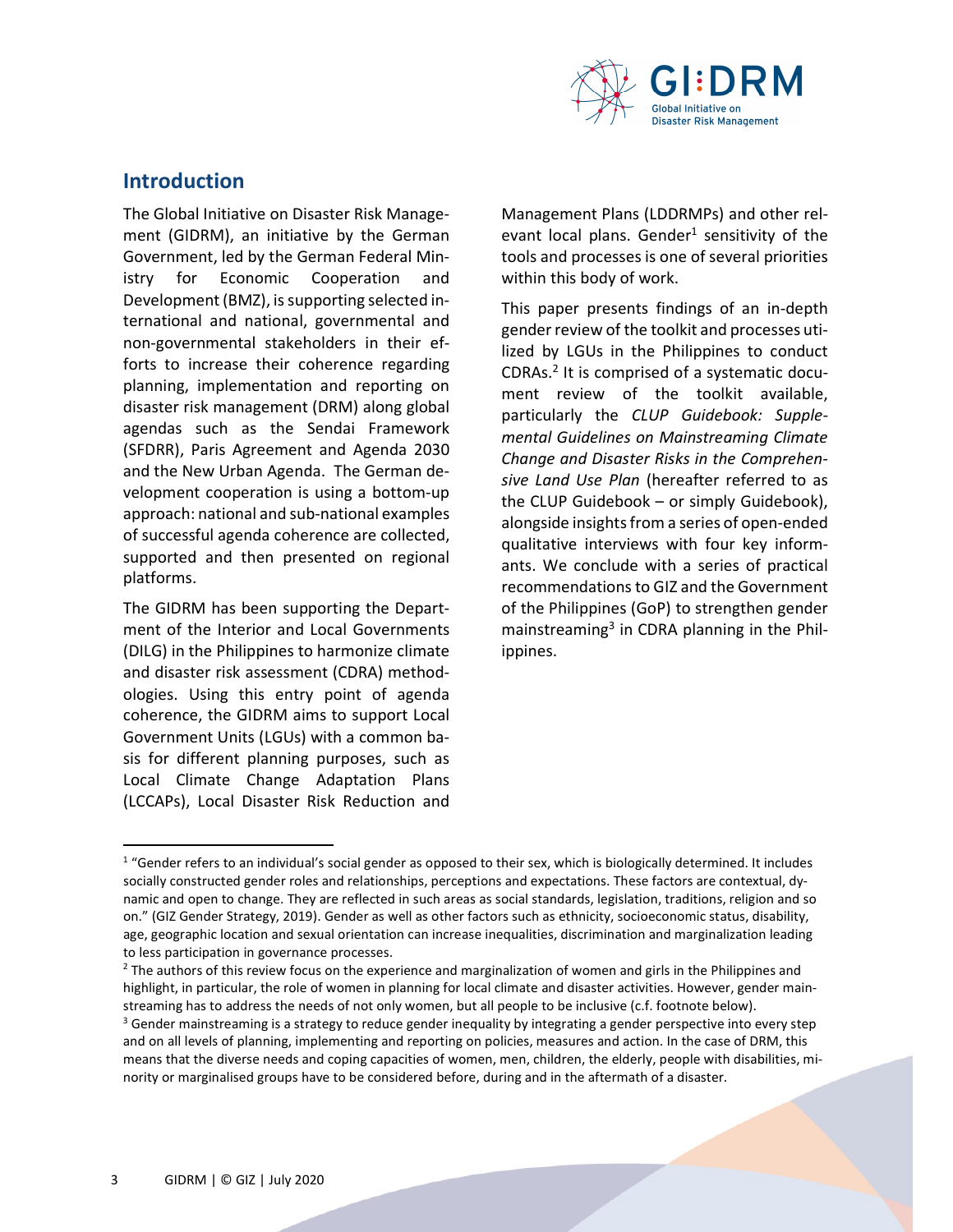

## **Background and Overview of CDRA and Gender in the Philippines**

Climate change impacts are already being felt across the world, and negative effects are projected to escalate. Climate change projections for the Philippines suggest that in addition to a total increase in mean temperature of 0.9- 1.1 °C by 2020, an additional 1.8-2.2 °C is expected by 2050 (relative to the baseline climate between 1971-2000), and an increase in both rainfall variability and intensity (DOST-PAGASA, 2011). As an archipelago, the Philippines also has an extensive coastline vulnerable to sea level rise. These changes are expected to be accompanied by an increase in the frequency and severity of extreme hydrometeorological events. These projections will impact the 100 million inhabitants of the Philippines who are already vulnerable to volcanic

#### **Gender and Climate Change**

- $\rightarrow$  Impacts of climate change affect women and men **differently**
- $\rightarrow$  Women (1) are hardest hit by dramatic shifts in climatic conditions, (2) represent around **70%** of the world's poor, (3) have a **higher mortality** rate from climate-related disasters
- Domestic **burdens of women increase** substantially with various manifestations of climate change
- $\rightarrow$  Decline in land and biomass productivity affects women more than men
- **Women** continue to play a **major role in climate change adaptation** and mitigation actions
- **Involving both women and men** in all decision-making processes on climate action is a **significant factor** in meeting the climate challenge

(Source: Green Climate Fund)

eruptions, earthquakes, typhoons, landslides, droughts, and floods, at a significant financial and human cost.

Violent conflict is also present in pockets of the far south, and the country has not been spared by the 2020 global COVID-19 pandemic. As a country already considered the fourth most disaster-prone country in the world, and in the global top-ten in terms of 'highest absolute number of affected people' (UNISDR, 2015), climate change may trigger widespread human suffering in the Philippines, and its impacts will be borne by some populations more than others.

**Vulnerability – and resilience – to climate change and disasters is inevitably uneven, and closely follows socioeconomic axes of inequality.** The burden falls most heavily on those least equipped to cope, due to poverty, inequality, marginalization, and exclusion from decision-making and participation. Some people thus experience the impacts of a disaster in a profoundly different way than others. This is certainly the case for women. A drought, for example, may affect an entire rural village in the Philippines. However, as women are the household managers of water, it will be their responsibility to do the extra work to fetch it. Meanwhile, if farming livelihoods are destabilized due to extreme weather conditions, family decisions about who will migrate out to earn money are inevitably shaped by age and gender – and young, uneducated women are most vulnerable to precarious or exploitative employment. Disasters also exacerbate women's domestic burdens, childcare demands, gendered violence and vulnerability to risky work due to exacerbated workloads and family stress. In this way, climate change and disasters are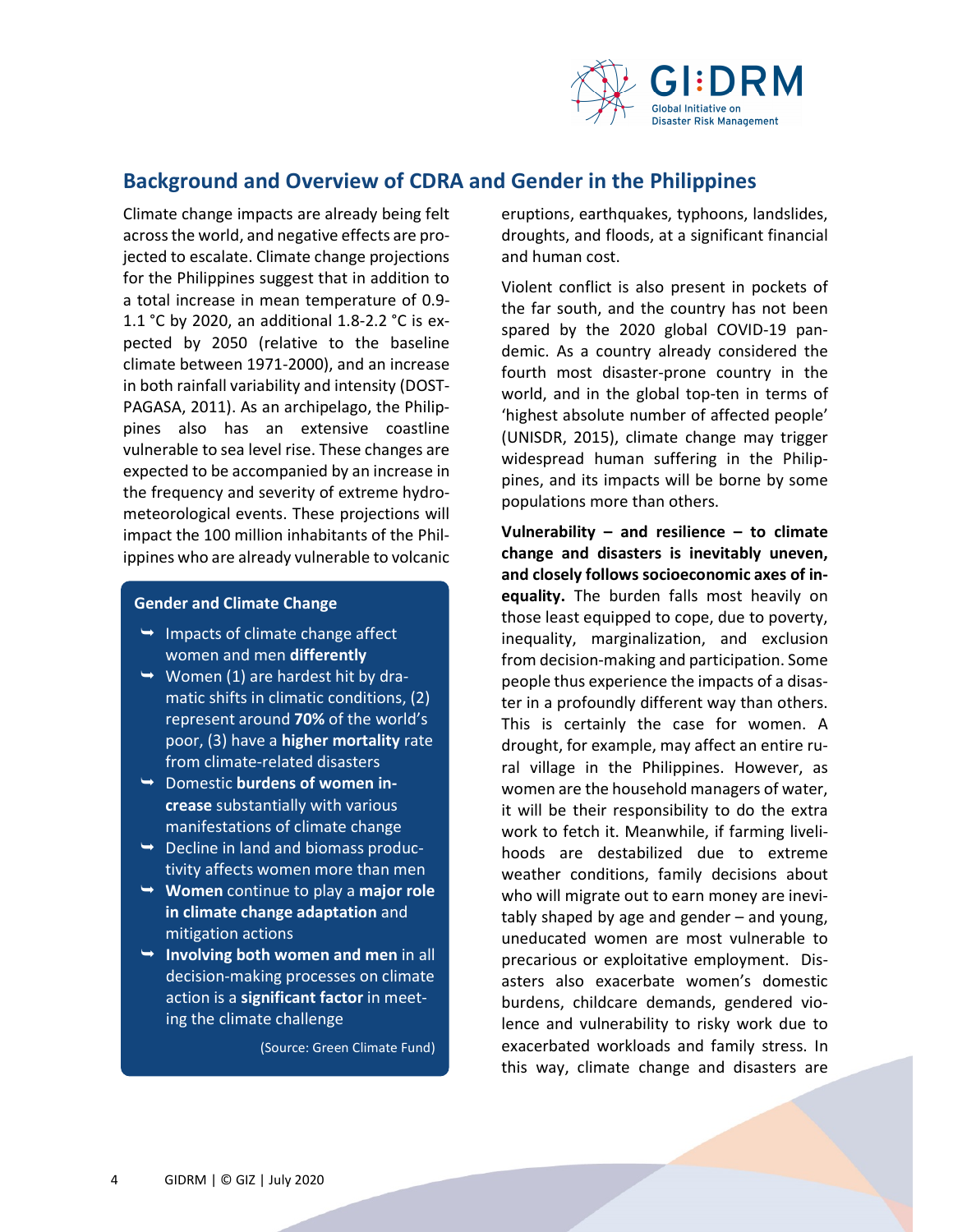

profoundly gendered, globally and within the Philippines.

It is imperative to also acknowledge that women and girls have many capacities, resources, knowledge, and perspectives central to managing disasters. Women and girls are often at the forefront of everyday disaster risk reduction (DRR) and climate change adaptation (CCA) actions in their communities, particularly in regard to food security and water management. As such, good disaster planning and management must rest on full inclusion of women at all levels. Meaningfully taking into account women's experiences with and knowledge on priorities, vulnerabilities, strengths, and opportunities are essential to good outcomes in CCA and DRR (UNDP, 2013). Doing so, embraces their knowledge, skills, capacities, and strengths – not just simplistically casting them as vulnerable victims.

In general, the Philippines has made strong commitments towards gender equality. Globally, it is ahead of the curve in gender mainstreaming achievements: The highestranking Asian nation, it positioned  $16<sup>th</sup>$  globally in the most recent *Gender Gap Report* (World Economic Forum, 2019). The Philippines has nearly achieved gender parity in education and health (.999 and .979 respectively out of a possible maximum score of 1.0) and exhibits strong scores in economic participation and opportunity as well (.781). Its global rank has slipped in recent years, but this reflects the strides of other countries rather than a deterioration in national circumstances. However, global indices are blunt instruments that present aggregated data largely from the formal sector, whereas gendered discrimination, burdens, and violence are highly contextual, considered "private", difficult to measure, and/or magnified within certain subpopulations, including

poor and other disadvantaged people. Strong national scores are neither fulsome nor accurate to gauge the full spectrum of gender issues in any country. One example which is especially pertinent to the Philippines is that high scores for economic participation do not capture women's "double burden" in shouldering unpaid domestic responsibilities in addition to actively earning livelihoods. Moreover, gender gaps in areas beyond education and economic participation remain.



The GoP has committed to mainstreaming gender across all its operations and mandated that at least 5% of all public budgets must be directed toward Gender and Development (GAD) (PCW, 2012). While a full discussion of

the GoP's national laws, policies and commitments regarding gender is well outside the scope of this paper, it is useful to touch upon their touchstone commitment: The Magna Carta of Women (MCW). This comprehensive 2009 law guarantees the full rights of women and girls, including in such areas as food security, housing, employment, cultural identity, social protection, health, participation, and development/peace issues (Philippine Commission on Women, 2018) by:

- − Affirming the role of Filipino women in nation-building;
- − Adhering to the principles of non-discrimination, substantive equality and state obligation;
- − Defining discrimination against women;
- − Affirming women's rights as human rights; and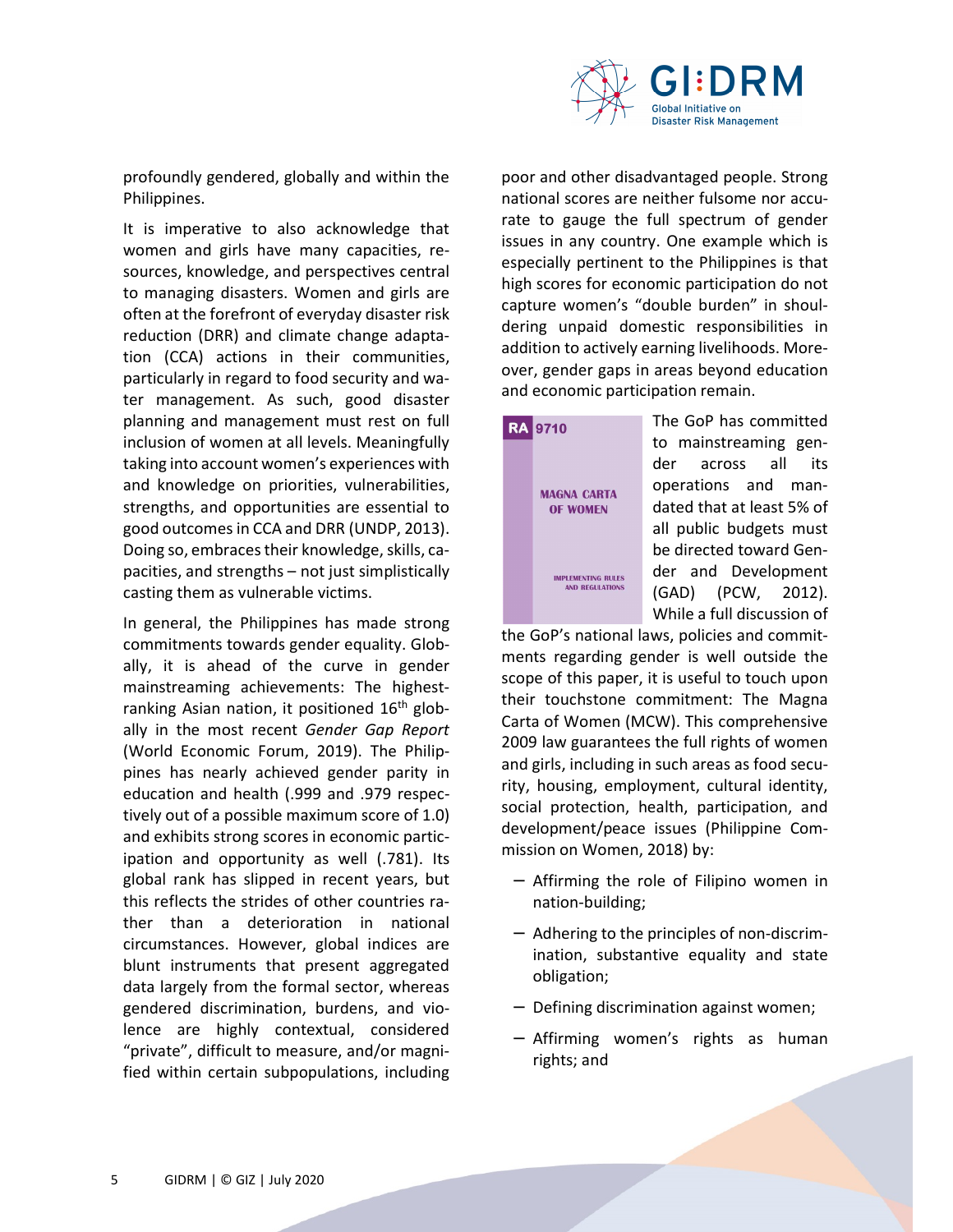

− Fostering equal opportunities in social, cultural, economic, political and civil realms (PCW, 2018).

The overall legal framework of the GoP does include explicit provisions concerning gender, disaster risk management and climate change. Indeed, the MCW's second target concerns "women affected by calamities, disasters and other crisis situations" (PCW, 2018). Climate change and DRM legislation such as the Disaster Risk Reduction and Management (DRRM) Act of 2010, the Climate Change Act of 2009, the Local Government Code, and the Women in Development and Nation Building Act address gender in disaster risk reduction and management (Abarquez and Parreño, 2014). The DRRM Act of 2010 addresses, among many other objectives, the root causes of vulnerability to disasters and climate change





within local communities and sectors to build resilience, hence, calling for an integrated DRM approach that is inclusive of all stakeholders and proactive in lessening the socioeconomic and environmental impacts of disaster including climate change; and mainstreaming DRR and climate change in development processes.

The climate change and DRM institutional and policy framework is primarily made up of the Climate Change Commission (CCC), National Climate Change Action Plan (NCCAP) (2011- 2028), and the Risk Reduction and Management Plan. The Climate Change Act of 2009 set the stage for national climate change policy in the Philippines and led to the creation of the CCC, which is mandated to coordinate, monitor, and evaluate government programs focused on climate change. This was followed by the development of the NCCAP (2011- 2028). The NCCAP serves as a platform on which to (1) design a nationally-driven program focused on integrated CCA, mitigation and developing local programs and (2) develop priority programs to address immediate needs with regards to the adverse effects of climate change. Meanwhile, the Commission on Women is the policy-making and coordinating body for mainstreaming gender equality across the Philippines' legal, policymaking, and institutional structures.

The key toolkit meant for use in climate change/disaster assessment provided by Philippines LGUs is the *CLUP Guidebook Supplemental Guidelines on Mainstreaming Climate Change and Disaster Risks in the Comprehensive Land Use Plan*. It is published by the Philippines' Housing and Land Use Regulatory Board (HLURB) and was originally commissioned to support commitments outlined in the Climate Change Act of 2009 and the DRRM Act of 2010. Although it has been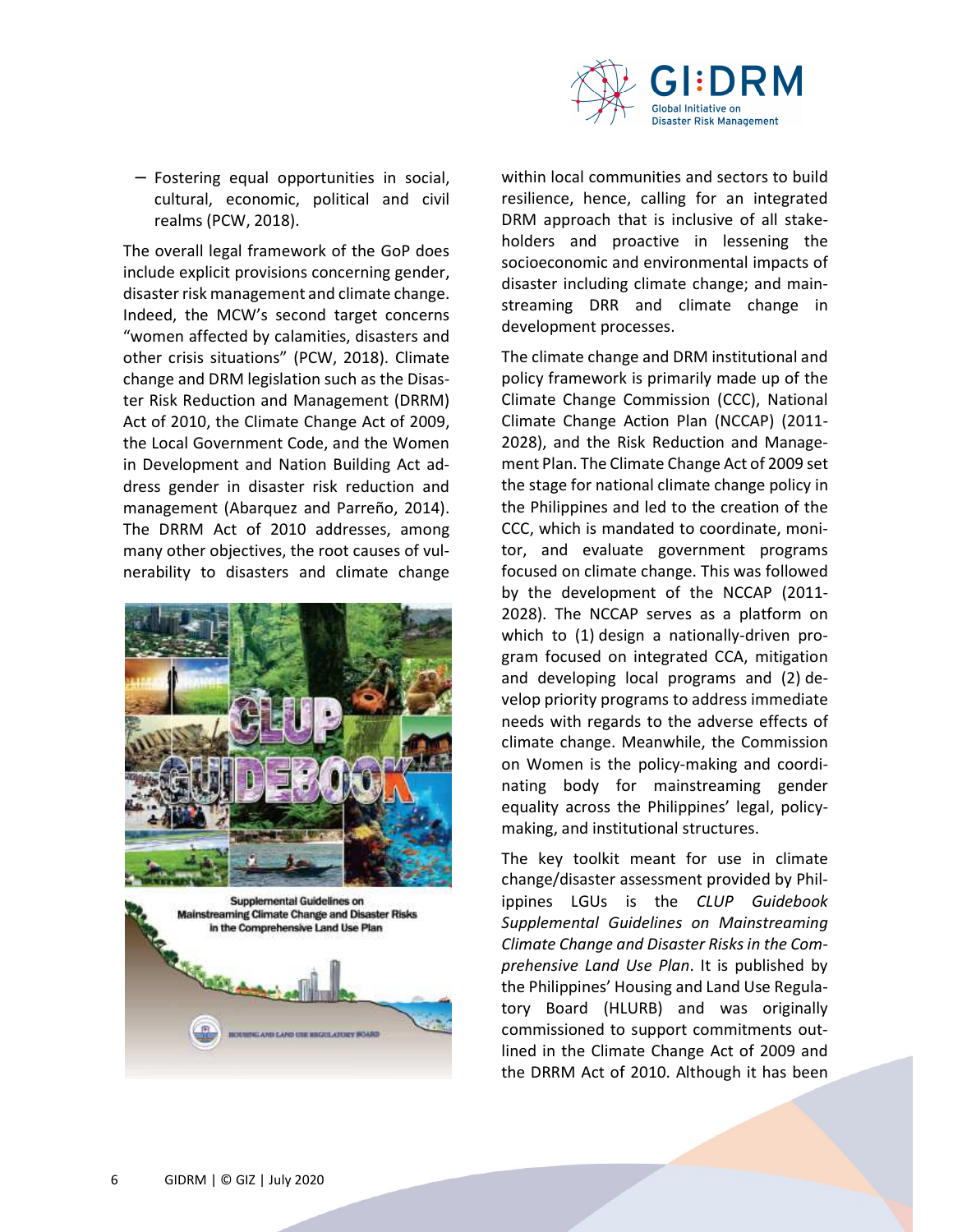

authorized as a general manual for LGU disaster planning, it very much reflects land use planning practices in the Philippines. The CLUP Guidebook aims to equip LGUs to assess risk and vulnerability in their respective municipalities, with a broad aim to inform municipal disaster preparedness and planning. The specific pathway, however, is narrower than that: it seeks to ensure that CCA and DRR are fully mainstreamed into the Philippines' comprehensive land use plans and zoning ordinances.

The Climate and Disaster Risk Assessment process outlined in the CLUP Guidebook seeks to assess risk and vulnerability of populations and sectors exposed to climate and/or disaster risk, identify priority decision areas, and enable the identification of DRR and CCA policy interventions. Though the CDRA process articulated in the Guidebook is primarily focused on informing the CLUP formulation process, the learning generated can – and should – be used more broadly to inform local policies, interventions, and plans (e.g. LCCAPs and LDRRMPs) to ensure that they address local risks and vulnerabilities. It is potentially a key avenue for identifying gender-specific vulnerabilities and risks in the context of climate change and disasters. As such, it is imperative that gender be fully mainstreamed within the methodology used by the LGUs. This would reflect both the Philippines' commitment to

mainstream gender in all sectors, as well as global best practice.

This review explores the extent to which the CDRA methodology and practice used by the LGUs reflects the Philippines' overarching gender commitments, as well as international best practice in climate/ disaster risk planning.



*Figure 1: Climate and Disaster Risk Assessment (CDRA)*

#### **Methods and Approach**

This qualitative review is based on two data sources, interpreted through the expert lenses of the authors. First, we systematically reviewed the Philippines LGUs' CDRA toolkit, the *CLUP Guidebook: Supplemental Guidelines on Mainstreaming Climate Change and Disaster Risks in the Comprehensive Land Use Plan,*

and then validated findings with a small number of key informant interviews. The CLUP Guidebook itself includes a planning framework with six steps, each of which includes one or more "Process Tasks". Some of these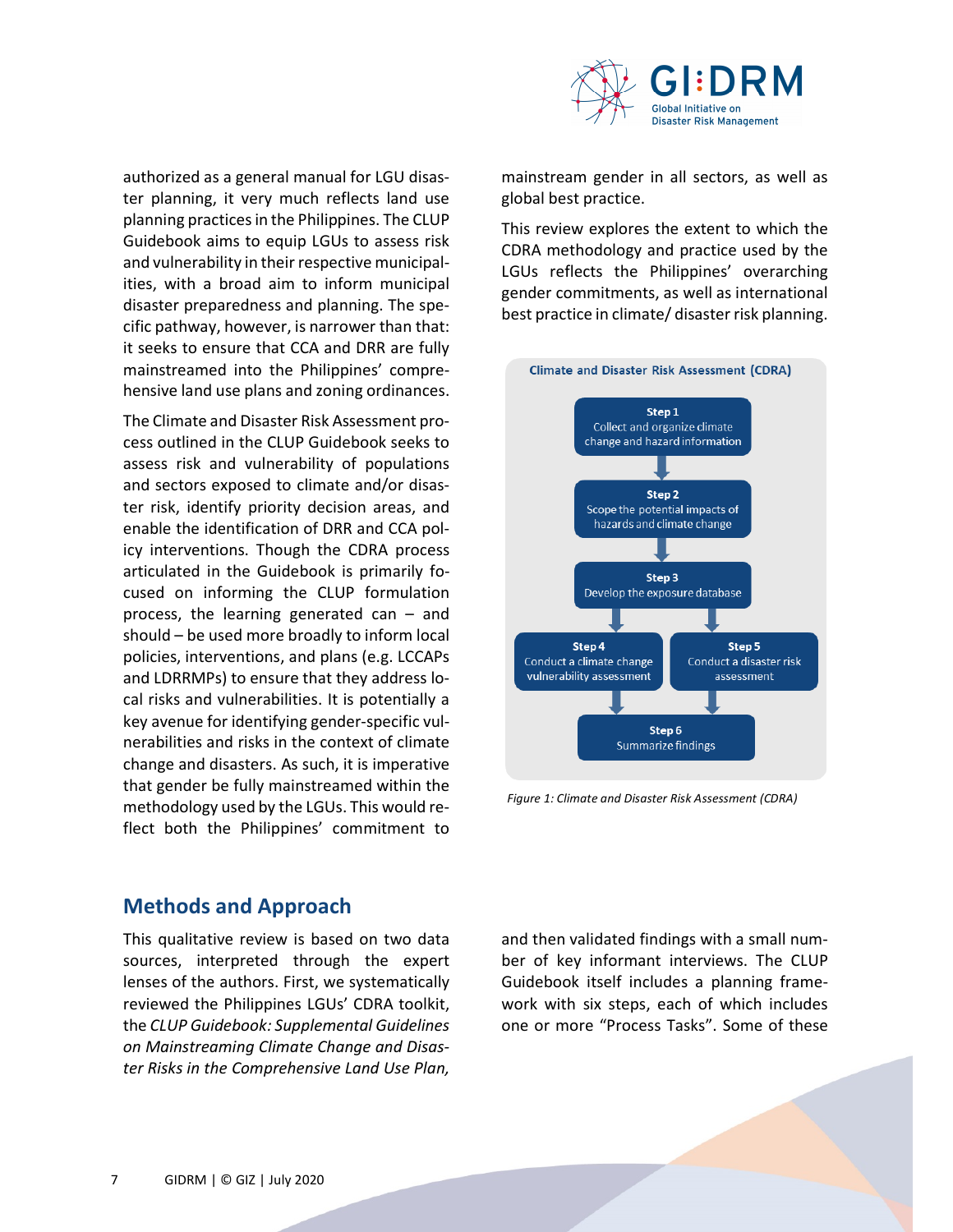

are further divided into sub-tasks. The Guidebook was reviewed using the following method:

- 1. Each process task/sub-task in the *CLUP Guidebook* was first assessed on whether gender mainstreaming was suitable/appropriate, and marked yes or no. Some matters, for example, calculating how frequently various disaster hazards occur in a given locale, do not lend themselves to gender mainstreaming. On tasks without a suitable gender mainstreaming opportunity, no further assessment was taken.
- 2. The next step was to review the process task (or sub-task), assess the *recommended* level of gender mainstreaming for this type of output, and compare that to the *actual* level. To organize this material, points were

assigned as per the categories in the table on the next page.

3. Written comments were recorded, together with action recommendations on how to improve, especially if there was a discrepancy in the recommended vs. actual level of gender mainstreaming.

The results of this detailed review of each individual tool in the manual can be found in Annex 1. The main body of this paper presents comments and recommendations about the CDRA process as a whole. This may, indeed, be the more important analysis insofar as the majority of the significant findings in this review are summary in nature.

|             | <b>Gender Unaware</b><br>(0 points)                                                                                                                      | <b>Gender Sensitive</b><br>(1 point)                                                                                                          | <b>Gender Specific</b><br>(2 points)                                                                                                                                                           | <b>Gender Transforma-</b><br>tive (3 points)                                                                                            |
|-------------|----------------------------------------------------------------------------------------------------------------------------------------------------------|-----------------------------------------------------------------------------------------------------------------------------------------------|------------------------------------------------------------------------------------------------------------------------------------------------------------------------------------------------|-----------------------------------------------------------------------------------------------------------------------------------------|
| Description | Approaches that have<br>the potential to create,<br>exacerbate or ignore<br>gender inequalities<br>within a tool, methodol-<br>ogy, process, or project. | Approaches that ensure<br>that women are in-<br>cluded but do not go<br>further than that.                                                    | Approaches that include com-<br>ponents that especially reach<br>out to or benefit women<br>within the scope of a tool,<br>methodology, process, or pro-<br>ject.                              | Approaches that equip<br>analysis or projects<br>which actively chal-<br>lenge gender<br>inequalities and norms.                        |
| Example     | A community focus<br>group discussion is held,<br>but there is no effort to<br>ensure female participa-<br>tion or perspectives.                         | A community focus<br>group discussion is re-<br>quired to include at<br>least 30% women, even<br>though men may domi-<br>nate the discussion. | Separate community focus<br>group discussions are held<br>with men and women, and<br>material is analyzed with an<br>explicit gender lens which en-<br>sures that women's voices are<br>heard. | Community focus<br>groups which explore<br>how to empower<br>women and break<br>down traditional (gen-<br>dered) divisions of<br>labor. |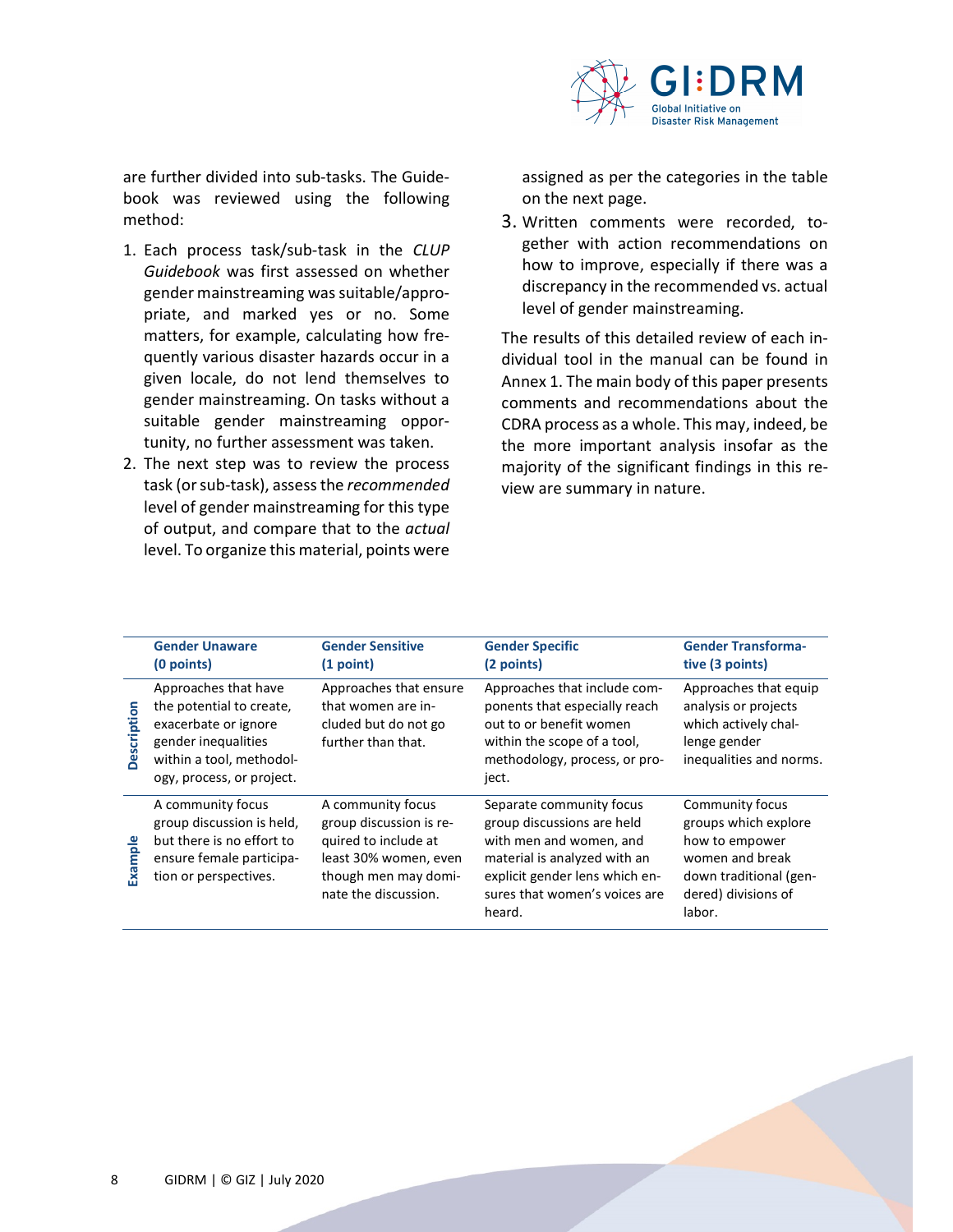

## **Summary Findings from Review of** *the CLUP Guidebook*

An in-depth review of the *CLUP Guidebook: Supplemental Guidelines on Mainstreaming Climate Change and Disaster Risks in the Comprehensive Land Use Plan* demonstrates that gender has not been substantively mainstreamed or considered in the formal LGU CDRA process. This should be of some concern, as CDRA represents a key entry point for addressing gender and climate change in the Philippines' local government disaster planning and preparedness. To this end, a strong gender lens would be expected to identify vulnerable populations and sectors, assess the differential impacts of the various hazards (including those exacerbated by climate change), and ultimately inform "actionable" policy and service interventions intended to reduce key vulnerabilities and build adaptive capacities.

Unfortunately, the CLUP Guidebook falls short of these expectations.

While the CLUP Guidebook is strong and sound in many respects, its approach lacks balance across various CDRA considerations. It has an intense but narrow focus on physical geography, whereas human geography (and other topics of relevance to broad-based CDRA) are largely omitted. As a result, the formal process not only fails to adequately mainstream gender and social inclusion, the opportunities for rectifying this gap are often absent. There are some 'easy wins' and 'lowhanging fruit' (like requiring the disaggregation of population data by sex) which would indeed certainly improve LGUs' CDRAs. However, meaningfully mainstreaming gender into



*Figure 2: CDRA steps and how they link to Comprehensive Land Use Planning. (based on The CLUP Guide-book, p. xviii).*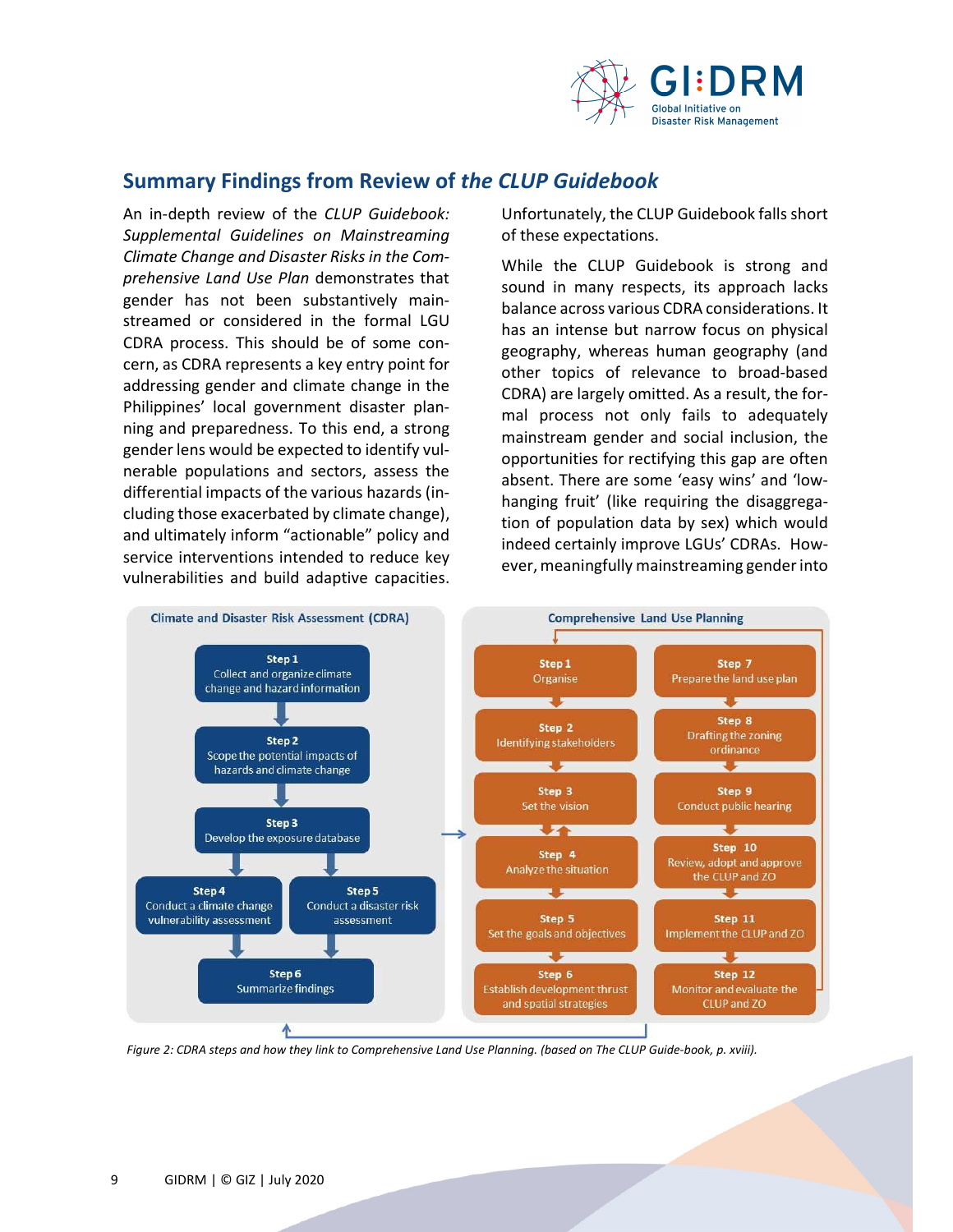

the LGU CDRA process would require a significant overhaul of the methodology. Our takeaway recommendation is that broadening the methodology's overall scope and approach would be necessary to achieve gender mainstreaming.

The CDRA process' strength is detailed physical geography, ultimately leading to maps and other assessment tools which equip local governments to recognize and prepare for various climate and disaster hazards. Indeed, creating sectoral exposure maps fully occupies three of the CDRA's six steps. However, while this approach is useful, our expert review – validated by interviewees' experiences – is that it is too limited. Moreover, the steps can be repetitive.

**Gender mainstreaming would ultimately be embedded in human geography—in other words, not simply** *where* **hazards occur, but**  *who is affected, how, and why.* While the Guidebook does include tools that focus on *sensitivity* and *adaptive capacity* (both of which are key components of vulnerability), the methodology is largely an exercise in determining *physical exposure* to climate stimuli and hazards. Within vulnerability theory, exposure refers to the location of critical assets and populations within a hazard zone; sensitivity and adaptive capacity refer to the social, political, economic, and environmental factors that perpetuate, exacerbate or reduce vulnerability, respectively (Adger, 2006). Comprehensively understanding vulnerability implies analysis of the breadth of social and physical factors that result in both direct and indirect impacts to populations and critical assets during shocks and stresses and which constrain risk reduction and long-term recovery.

Factors encompassing social, environmental, political, and economic aspects are the ones in which gender is best represented and mainstreamed. However, the Guidebook's sensitivity and adaptive capacity indicators are largely considered solely in the context of physical exposure to individual climate stimuli and hazards. The indicators are pre-identified in the manual, and do not sufficiently capture socioeconomic vulnerabilities that place some people more at risk than others. Furthermore, these indicators are presented as individual lists pertaining to various climate stimuli and hazards, making it difficult to understand how a *combination* of changing climate variables and hazards may systematically erode adaptive capacities and exacerbate the vulnerability of certain groups such as women, children and people with disabilities. A more balanced approach to CDRA is needed.

The CLUP Guidebook does include some calls for population vulnerability and disaster risk assessments, which are welcome and reflects best practice in disaster preparedness. However, it does not extend detailed guidance on *how* to do so. Instead, the Guidebook's detailed guidance is narrower, emphasizing quantitative computations that generate vulnerability and disaster risk scores at the *barangay* level. Nuanced analysis of gender, social inclusion, or socioeconomic data does not inform this scoring. As a result, while the methodology ultimately produces very detailed topographical maps, there are many lost opportunities to systematically assess populations' risk and resilience. Moreover, LGUs will not benefit from information about who is most vulnerable within various *barangays*, making it is difficult to identify those who will be most impacted.

There are entry points within the CLUP Guidebook to better mainstream gender in the overall CDRA process, and these are duly highlighted in the chart presented in Annex 1.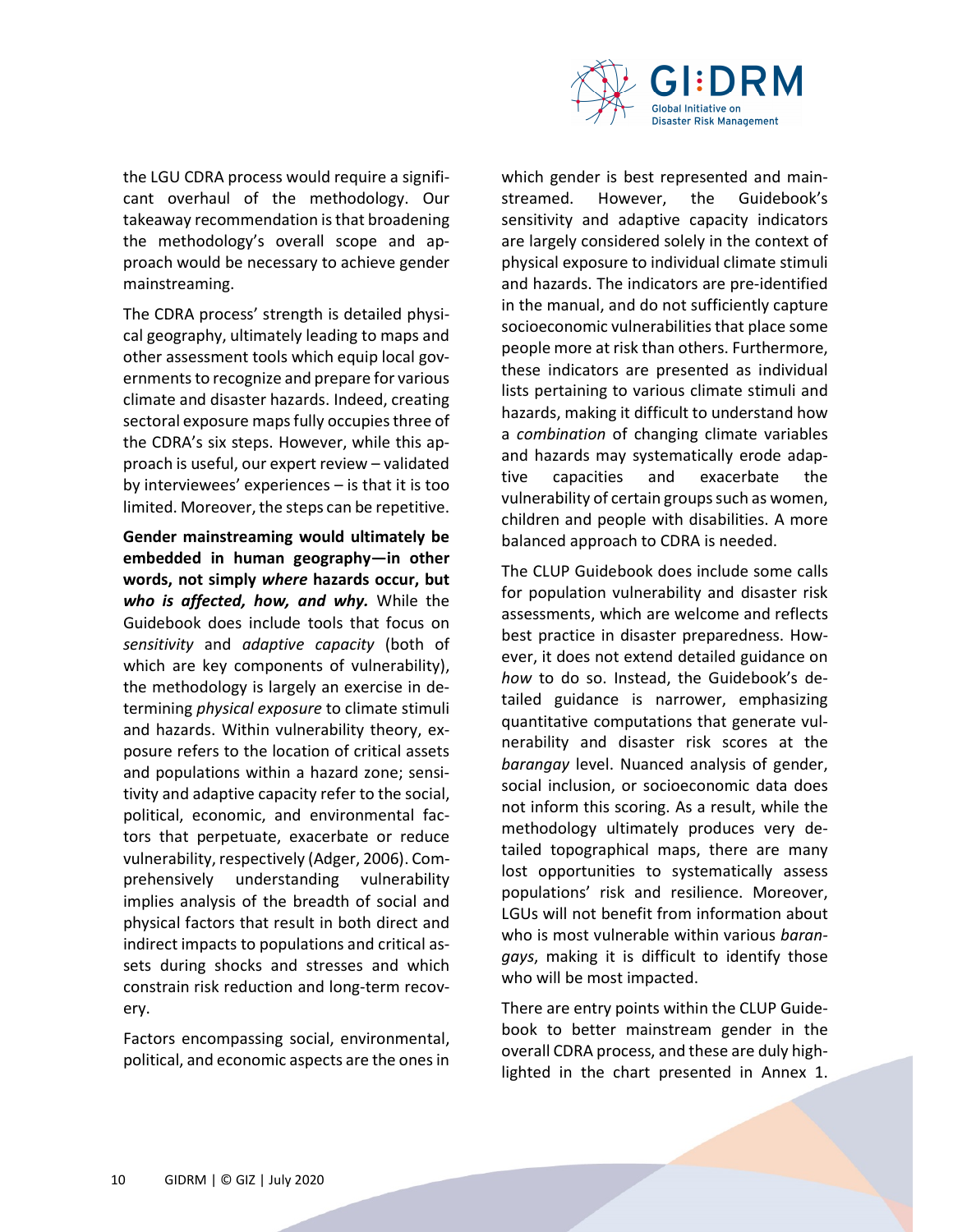

However, we encourage decision-makers to consider a more fundamental shift in the methodology so that human geography is fully included to facilitate a better analysis of gender and social inclusion. Simply adding an additional gender step – particularly in a siloed way or at the end – will be insufficient to meaningfully mainstream gender in Philippines LGU CDRA.

Data availability is an important consideration. The Philippines has strong and solid national-level datasets on many topics; key sources include:

- − *Philippines Statistics Authority (PSA).* This government data portal includes detailed statistical compendia on socioeconomic data, as well as official databases that are available for free download. The Philippine Statistical Data Archive and the Child Poverty Database<sup>4</sup> may be especially useful to those seeking to mainstream gender and vulnerability into local government planning. The PSA's microdata catalog contains key data and statistical analyses of key human geography topics (e.g., human settlements and housing) that would enable broadening the scope of data analysis to include population vulnerability. The PSA website includes a series of briefs based on population census data, which is considered to be the most comprehensive disaggregated socioeconomic dataset in the Philippines.
- − *Philippines Institute of Development Studies (PIDS).* This repository of evidencebased research and data is another key portal. Climate change, environment and

natural resources, gender and development, urban development and housing are all official "focus areas" for data. Databases that are available for free download from this website include: Economic and Social Database, GIS-Based Philippine Socioeconomic Profile, Socioeconomic Research Portal for the Philippines, and the Community-Based Monitoring System Database.

− *Gender Data Portal Philippines*. This World Bank data portal contains a repository of data and statistical analysis of key information related to gender in the Philippines. However, available data is not disaggregated in a way which would be directly useful at the local government unit level of planning.

At the local government planning level, highlydisaggregated data is key; national averages have little bearing for particular barangays or neighborhoods. Ideally, one would be able to superimpose physical geography maps with human geography ones in order to craft nuanced local-level maps of population vulnerability. However, even when planners are willing to combine socioeconomic maps with topographical ones, this process might not be feasible. When disaggregated data is not available or reliable, it may not be possible to replicate socioeconomic maps at precisely the same level of details as the topographical ones. It should be recognized that other approaches may also be beneficial and can be effectively used to triangulate or 'unpack' disaster risk vulnerabilities. These alternative approaches include local-level databases, qualitative inquiry and participatory approaches to identify

l

<sup>4</sup> The Child Poverty Database – a joint venture between GoP and UNICEF – includes data on broad socioeconomic measures.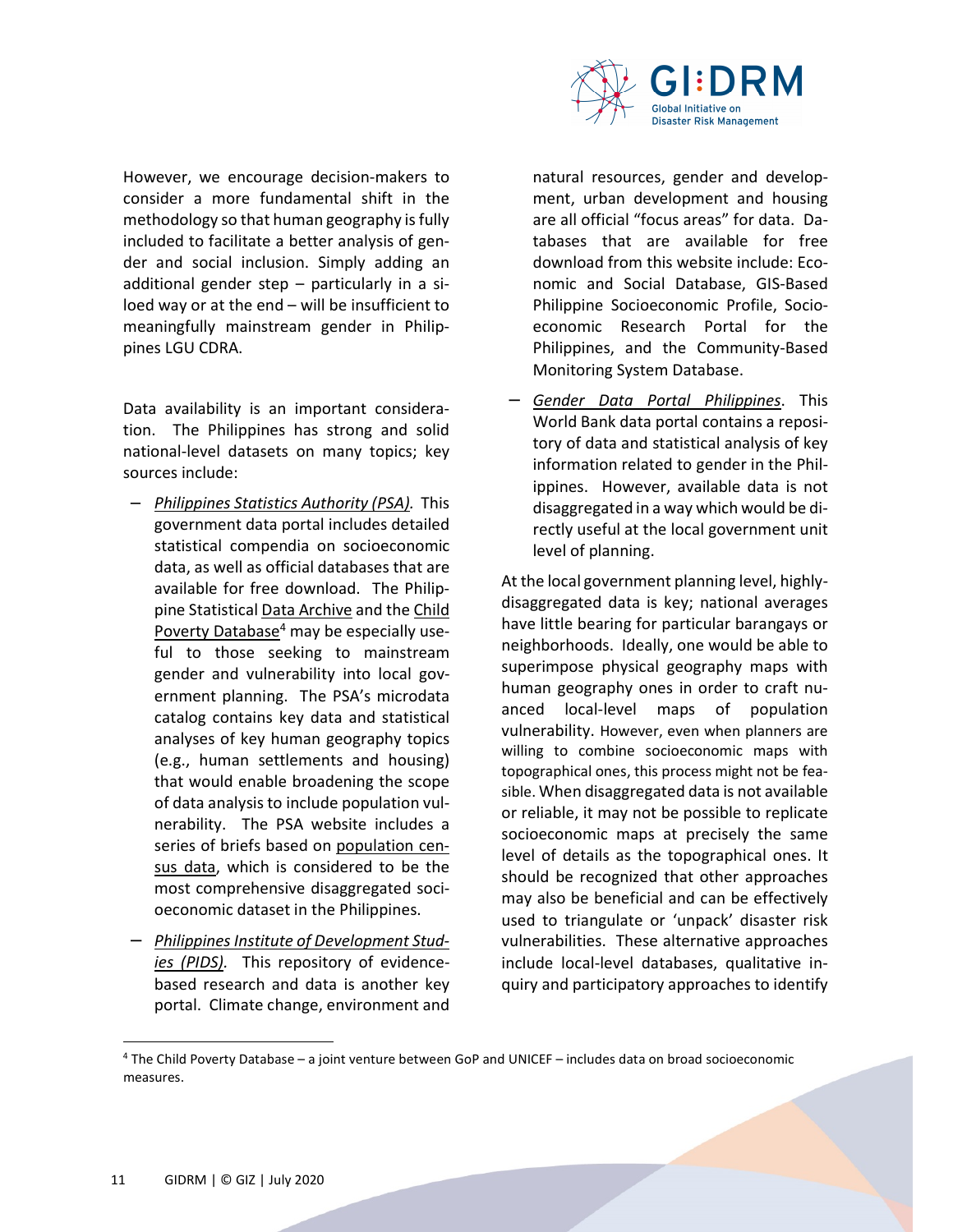

pockets of vulnerability within towns, communities and municipalities – and, more importantly, pockets of resilience. If it is impossible to replicate socioeconomic vulnerability maps, planners should not be entirely constrained. There are ways to productively include these community-based perspectives and action recommendations. Any local-level data (whether qualitative or quantitative) should be deposited with a local university or action-research NGO to ensure ongoing access despite political turnover.

A key entry point for mainstreaming gender is in the analysis of the population sector. To this end, the CLUP Guidebook does include some key gender and social inclusion (GSI) indicators. These appear within the identified sensitivity<sup>5</sup> and adaptive capacity indicators<sup>6</sup>, and while importantly focused on social inclusion, do not include a gender component. It may be helpful to enable LGUs to define their own indicators (GSI or otherwise) that reflect their own contexts. Doing so may also open the door to community-level participation in defining salient factors and determining how to best reach and empower women and vulnerable groups. Meanwhile, the CLUP Guidebook's various (largely quantitative) outputs could be enhanced – or at least interpreted – through a complementary qualitative analysis of *who* is most vulnerable, *how* climate/disaster hazards have differential (gendered) impacts, and *how* mitigation

and/or emergency services can best address these.

The CLUP Guidebook methodology takes an especially close look at certain identified sectors, namely natural resource production, critical point facilities, urban use, and lifeline facilities. There are opportunities to better mainstream gender across them all. This would entail understanding how women access and use these resources, and how they would be impacted by losses and damage to them. For example, the specified indicators for natural resource production sector is livelihood-focused and the pre-set indicators<sup>7</sup> are predominantly focused on farming livelihoods. Yet, the data is not disaggregated by gender, nor are non-farm livelihoods included. Further, women should be involved in identifying the ways in which potential losses and damages to identified sectors need to be prioritized and mitigated. For instance, the critical point facilities sector includes schools, daycare centers, and health centers. It would be expected that any loss or damage to them would particularly impact women and other disadvantaged populations. The sensitivity

ı

<sup>&</sup>lt;sup>5</sup> Sensitivity indicators include: population living in dwelling units with walls made from light to salvageable materials, young and old dependents, households living below the poverty threshold, and malnourished individuals

<sup>&</sup>lt;sup>6</sup> Adaptive capacity indicators include: access to post-disaster financing, property insurance coverage, household financial capacities to relocate or retrofit, government capacity to generate jobs, and government resources.

<sup>&</sup>lt;sup>7</sup> Sensitivity indicators for the natural resource production sector include: farming families who attended climate field school, farming families using sustainable production technologies, farmers with access to hazard information, production areas with infrastructure coverage, areas with irrigation coverage, areas with water impoundment. Adaptive capacity indicators include: access to insurance, agricultural extension services of the local government, early warning systems, alternative livelihood, and government resources.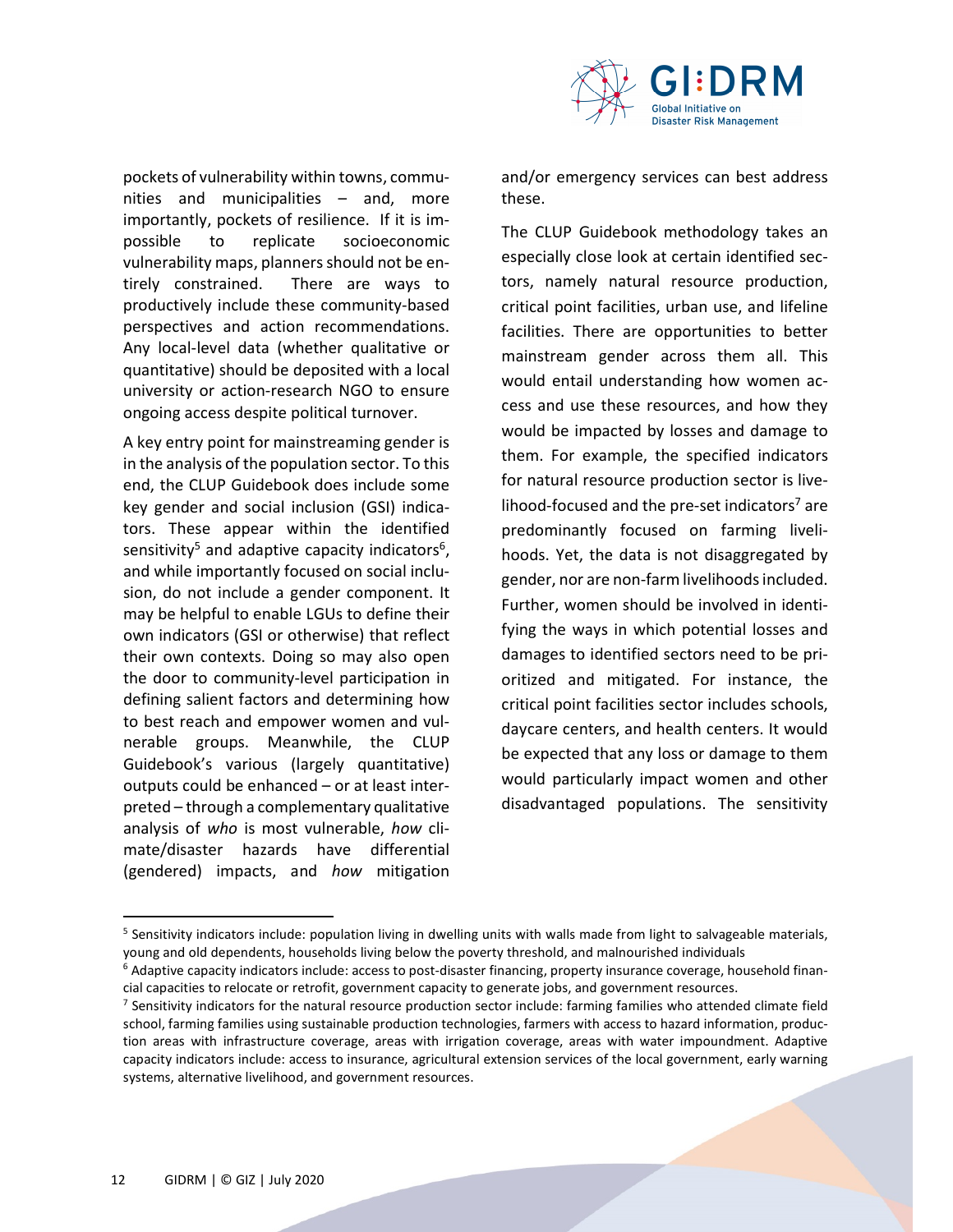

and adaptive capacity indicators<sup>8</sup>, however, are largely focused on physical infrastructure and resources for risk mitigation. A deeper understanding of the needs of women and other

disadvantaged populations could inform priorities for infrastructural improvement and recovery.

## **Insights from Qualitative Interviews**

Four open-ended, in-depth qualitative interviews were conducted with key LGU stakeholders.<sup>9</sup> While the sample is too small to generalize from, insights from these discussions further illuminate some major themes that emerged from the document review. They also shed light on whether and how the process is (not) being applied in practice.

Firstly, the interviews demonstrate that the CLUP Guidebook is not being fully applied by LGUs. This point is reinforced by the low number of completed outputs submitted by LGUs across the Philippines. Some of those who were contacted – including those responsible for disaster preparedness and planning – had never heard of the Guidebook and were unfamiliar with its contents; another who claimed to be knowledgeable about it had in fact conflated the formal process with general, ongoing work in the city's disaster management office. Meanwhile, those who could speak to the Guidebook's contents in depth were quite critical of it. The overarching issue that they articulated is that the Guidebook is not seen as practical or user-friendly. Problems include: data availability, high turnover

in local government personnel, lack of technical skills within local government to conduct – or even interpret – the maps and other exercises, competing priorities, and insufficient budgets to contract geographic information system (GIS) and other specialists. As one complained, "I don't know how many local governments in the Philippines have really followed the 2014 manual. I have no idea who really uses it. Based on conversations last year, very few have done it systematically, because it's tedious and expensive, and very technical indeed." Efforts to improve gender mainstreaming within the CLUP Guidebook are unlikely to be effective if the methodology is not being applied to begin with.

Interviewees confirmed that the Guidebook is narrowly focused on hazards and mapping, and that gender is almost entirely absent. As one declared, "It focuses on physical aspects, it doesn't have social vulnerability, really. This is where the gender lens would fit…. It was formulated to give planners information about risk and vulnerabilities to hazards… But it focuses on physical vulnerability and less on social vulnerability." Another echoed, "If you

l

<sup>&</sup>lt;sup>8</sup> The sensitivity/vulnerability indicators for the critical point facilities sector include: wall material used, existing condition, and whether or not structures employ hazard resistant design. The adaptive capacity indicators include: insurance coverage and local government resources for risk mitigation.

<sup>&</sup>lt;sup>9</sup> Others were invited, but declined for various reasons, including schedule conflicts and unfamiliarity with the CLUP Guidebook.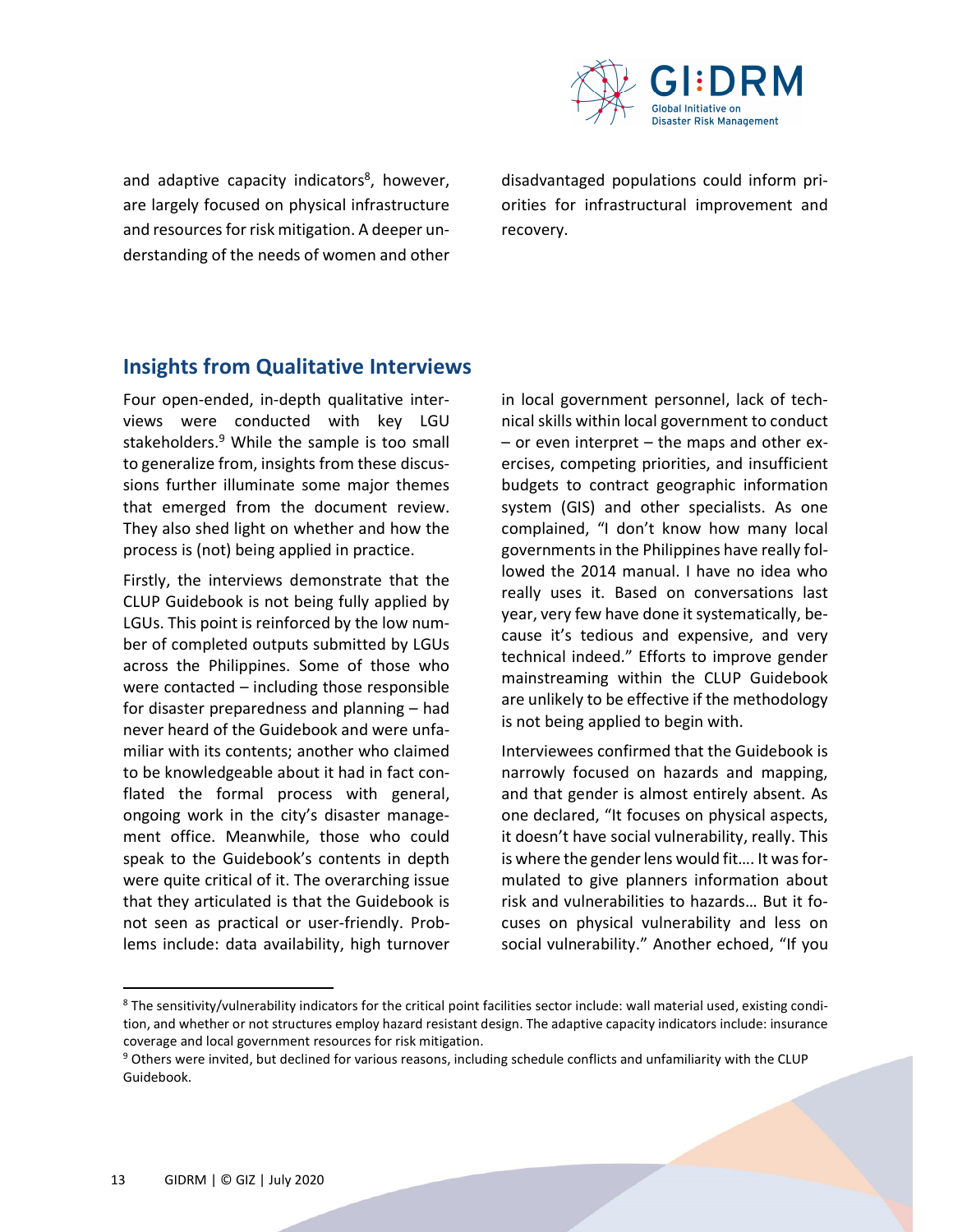

look at it, there is not much about gender. The [outputs] are reduced into figures only, like exposure elements. Some population details, yes, but little about differentiated risks, vulnerabilities, capacities. Gender doesn't surface in any tool, I think." These comments validate our findings from the in-depth document review. The manual does not simply overlook gender, it is so narrow in scope that many gender mainstreaming *opportunities* are omitted altogether.

Some interviewees also criticized the CDRA methodology for being too technical and lacking opportunities for communities and civil society to participate and gender mainstreaming more broadly. Others, however, emphasized that gender is more coherently represented in complementary aspects of LGU disaster management departments and processes. With only a handful of interviews, it is impossible to determine whether the lack of gender mainstreaming in the formal methodology is problematic in practice. The interviewees do confirm that gender is *not* mainstreamed within the formal CDRA process, but that does not mean it is absent from other endeavors. While in some cases gender may be addressed in other operations, ultimately, we agree with the interviewee who argued, "The limitation is that [gender mainstreaming in LGU CDRA] is informal, and as such it's haphazard and optional."

The Interviews conducted suggest that there is strong demand for a more nuanced approach and methodology regarding gender mainstreaming, and for the resources and capacity to follow through. One interviewee

*"The mentality here in local government, they want maps and figures and that's it. But [what about the] women in the communities, like those who do not have access to water? They get that's a problem, but not what*  happens *when women don't have access to water."*

*-- Interview, March 2020* 

who had not seen the CLUP Guidebook at all made an impassioned call for nuanced population data and vulnerability analysis. "Participation and outreach to the vulnerable? Honestly, we are so frustrated!... We cannot do good planning without good data!... Not everyone is vulnerable… Just because an area is flood-prone does not mean that everyone is flooded! That is one of my frustrations. Preparedness activities, trainings, all that should be targeted at the vulnerable, but we just don't have the data… We know that we get floods, but our only population data that we have is 1.1 million people. We don't have more than that to go on." Others made calls for more community and civil society participation across the process, and for more incisive mechanisms to mainstream gender. Overall, interviewees emphasised their dissatisfaction with the methodology and data availability.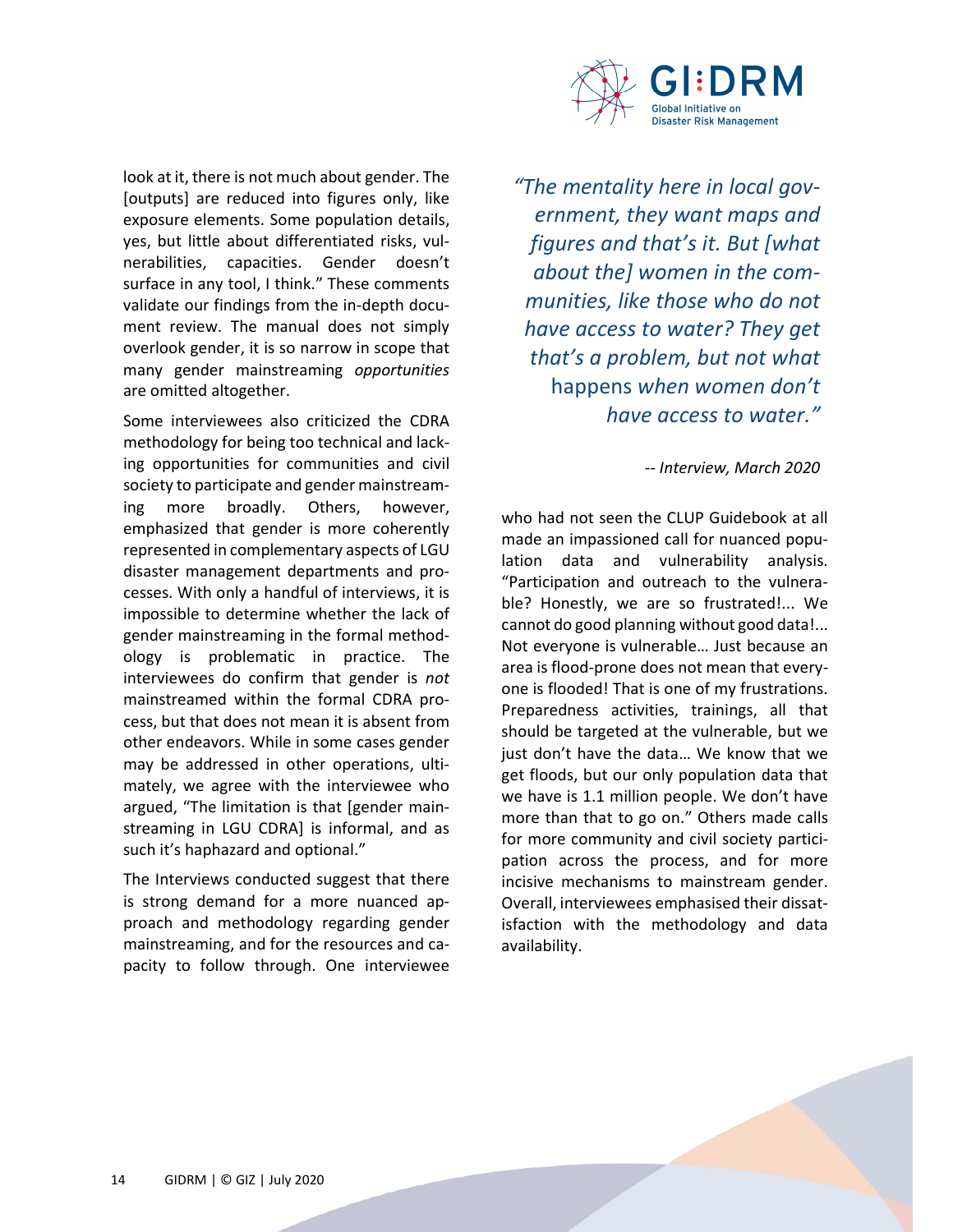

## **Conclusions and Recommendations**

In this paper, we have discussed overarching findings from an in-depth review of the Philippines' local government Climate and Disaster Risk Assessment methodology, as presented in the CLUP Guidebook. These insights have been validated against a small sample of stakeholder interviews. A detailed step-bystep review of the manual's individual tools appears in Annex 1. Although the Philippines has strong commitments to gender mainstreaming across its operations in general – including climate/disaster preparedness and management – this review demonstrates that gender is only weakly included in the CLUP Guidebook. In this conclusion, we highlight key findings and recommendations on how to best address this.

Gender should be strategically mainstreamed across the CLUP Guidebook to align it to broader national and international commitments. However, as the methodology lacks nuance concerning population vulnerability broadly, the entry points to mainstreaming gender are missing. This means significant changes to the overall methodology are required to meaningfully mainstream gender into the tool. Individual steps, such as disaggregating population data across the Guidebook, or adding gender-specific elements, would represent improvements – but also run the risk of gender being a siloed addon. We instead recommend that gender-specific elements be integrated holistically from the very beginning of the methodology. Doing so would ensure that the issues are sufficiently reflected throughout, in order to fully inform final outputs, planning, and policymaking. The underlying issue is that the CLUP methodology is almost entirely focused on physical geography and exposure to various hazards. Human geography – which fundamentally shapes both risk and resilience  $-$  is only included superficially. This limits opportunities to address gender or other dimensions of population vulnerability. The CLUP Guidebook would be stronger from both a disaster preparedness as well as gender perspective if it included human geography data and analysis so that emergency planning and services can be more attuned to population risk and resilience. Moreover, there is more to climate change – and disaster preparedness – than rapid-onset extreme hydrometeorological events. Climate change will also incrementally alter long-term weather patterns and sea level rise; meanwhile, the 2020 COVID-19 pandemic has soundly demonstrated that there is more to disaster planning than extreme weather. The CLUP methodology does not accommodate for the full spectrum of climate change impacts or potential disasters. Decision-makers are encouraged to confront whether the CLUP Guidebook's in-depth focus on only two elements (i.e., physical geography and hazard exposure) is the best for Philippine LGU purposes. While there is always a trade-off between depth and breadth, GoP may wish to reconsider whether the CLUP Guidebook strikes the right balance.

There are many ways to improve the methodology from a gender perspective, at minimum, by mandating that all population data be disaggregated by sex, and by adding one or more additional steps to better target gender. However, we recommend a more sweeping alternative: to substantially revisit the methodology itself so that it balances a broader set of issues, including gender. Doing so would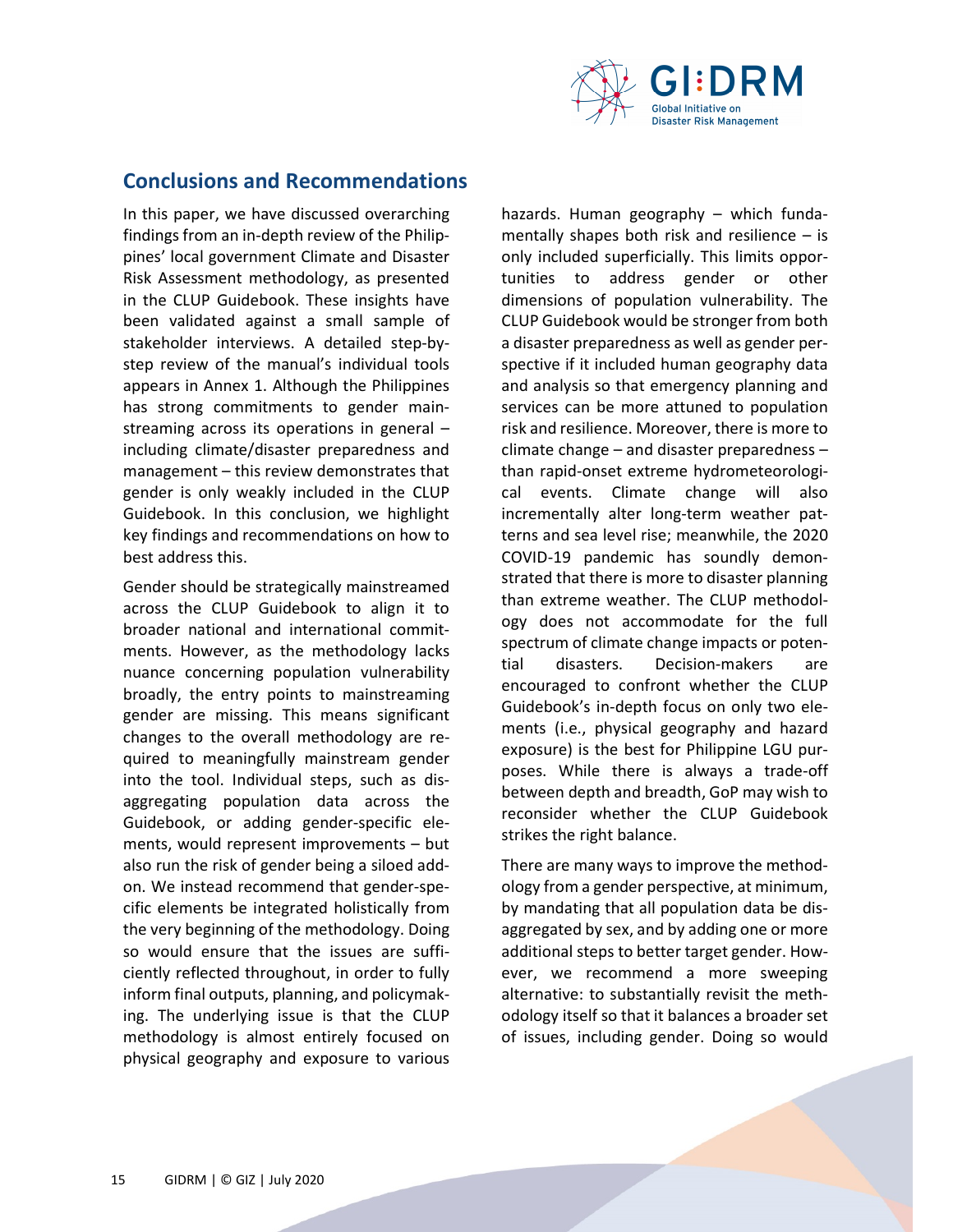

also improve the methodology from the technical perspective of disaster preparedness, while also making the process more practical given Philippine LGU resource constraints. Specifically, we suggest restructuring the process to balance the focus on mapping with community-based approaches that especially reach women and other disadvantaged populations to *co-generate* understanding of exposure, risk, and vulnerability. These insights can then be triangulated with mapping, climate projections, and other data to enable LGUs to leverage the depth of local knowledge about risk and vulnerability and ensure that policy interventions and resource allocations respond to local needs and priorities. LGUs will still require comprehensive guidance on how to: (1) collect and record local knowledge of risk and vulnerability from a gender and social inclusion perspective and (2) bring it

"*We don't want another standardized guideline that excludes things like population vulnerability and communities! We want a tool bag, risk assessment tools. Don't proscribe weak tools!"* 

*-- Interview, March 2020* 

together with scientific knowledge to (3) conduct vulnerability assessments that (4) enable identification of localized priorities and interventions. We believe that such a systematic approach would improve the ability of LGUs to plan for climate shocks and extremes over the long term.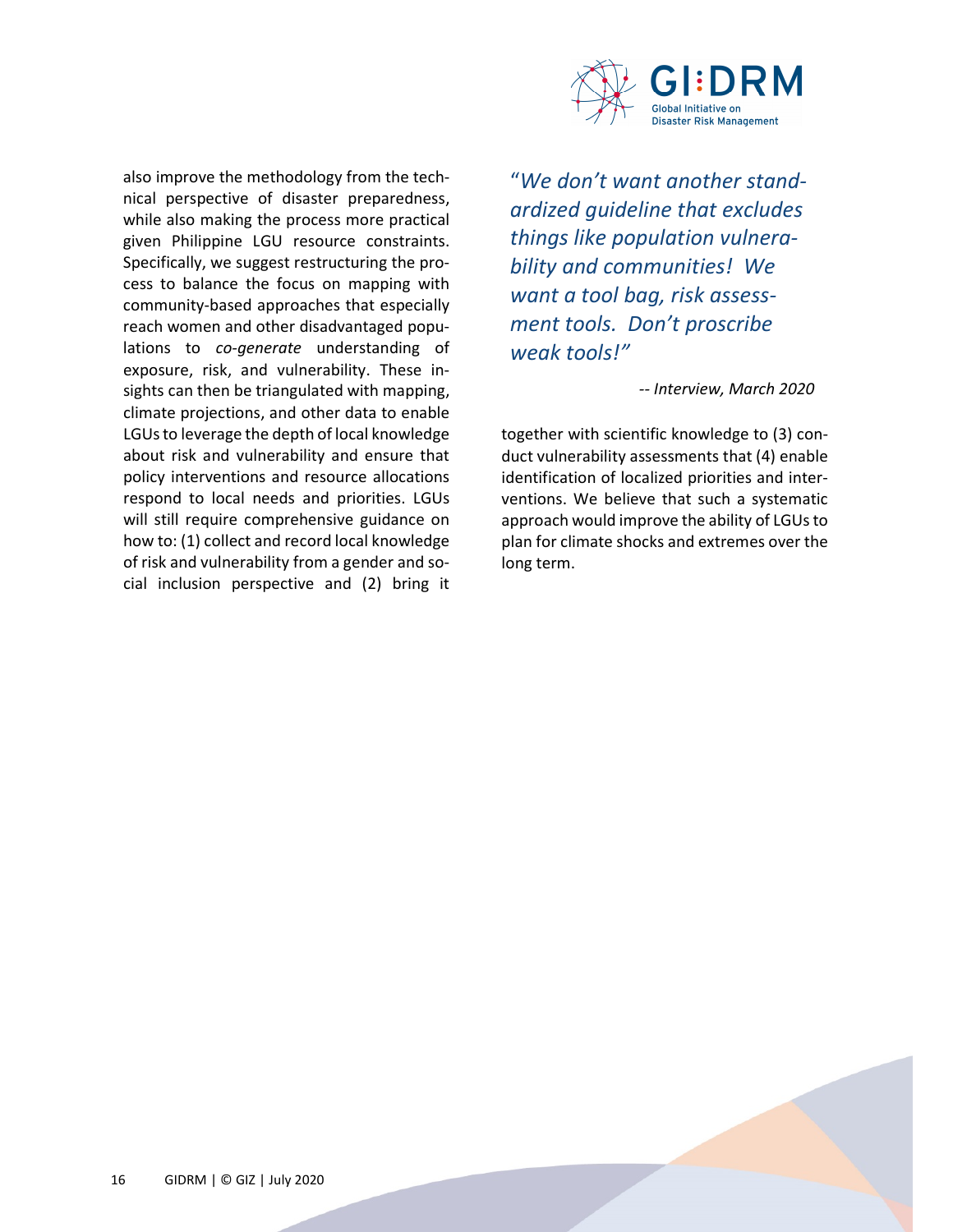

## **References**

Abarquez, I. and Parreño, N. E. (2014). *Review of gender equality in Disaster Risk Reduction Management (DRRM)*. World Bank. Retrieved from: https://library.pcw.gov.ph/sites/default/files/Review%20of%20Gender%20Equality%20in%20DRRM%20-%20Final%20Report.pdf.

Adger, W. (2006). Vulnerability. *Global Environmental Change*, *16*(3), 268–281. Retrieved from doi:10.1016/j.gloenvcha.2006.02.006

GIZ Gender Strategy. (2019). Gender reloaded: *Vision needs Attitude –Attitude meets Action*. Deutsche Gesellschaft für Internationale Zusammenarbeit (GIZ). Retrieved from: https://gender-works.giz.de/wp-content/uploads/2019/02/giz-2019-en-genderstrategy.pdf?redirected

Housing and Land Use Regulatory Board. *CLUP guidebook: Supplemental guidelines on mainstreaming climate change and disaster risks in the comprehensive land use plan*. Retrieved from: http://hlurb.gov.ph/services/local-government-unit/clup-guidebook/

Philippine Commission on Women (2012). *Guidelines for the preparation of annual gender and development (GAD) plans and budgets and accomplishment reports to implement the Magna Carta of Women* (Joint Circular 2012-01). Retrieved from https://pcw.gov.ph/law/joint-circular-2012-01.

Philippine Commission on Women. (14 August, 2018). *MCW@9 Milestones.* Retrieved from https://www.pcw.gov.ph/sites/default/files/documents/resources/MCW%20at%209%20Milestone%20Accomlishments%20August%202018.pdf.

UNDP. (2013). *Overview of linkages between gender and climate change* (Policy brief 1). Retrieved from https://www.undp.org/content/dam/undp/library/gender/Gender%20and%20Environment/PB1-AP-Overview-Gender-and-climate-change.pdf.

World Economic Forum. (2019). *Global Gender Gap Report 2020* (Insight report). Retrieved from http://www3.weforum.org/docs/WEF\_GGGR\_2020.pdf.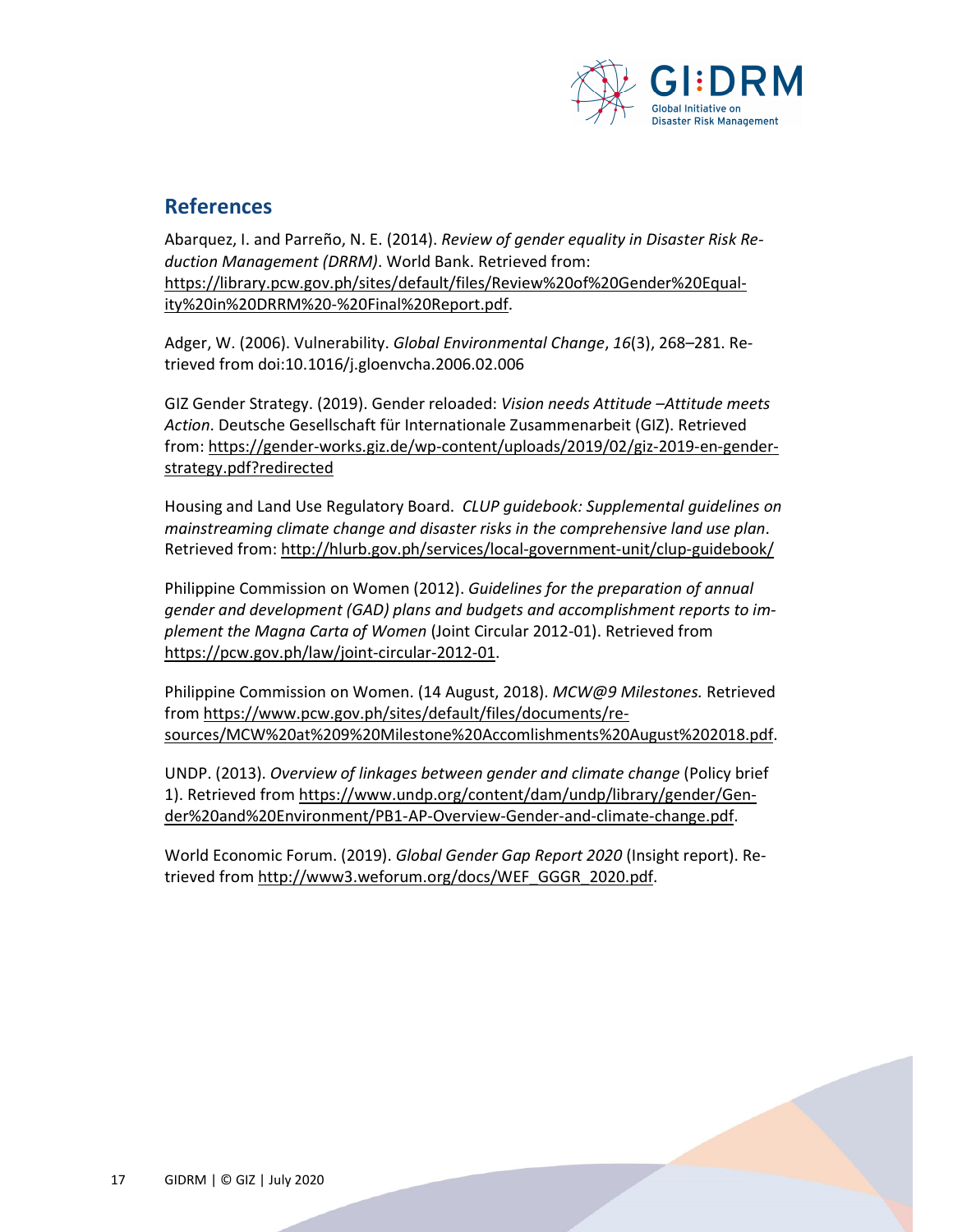

## **Annex One: Review of** *The CLUP Guidebook's* **Steps and Tools**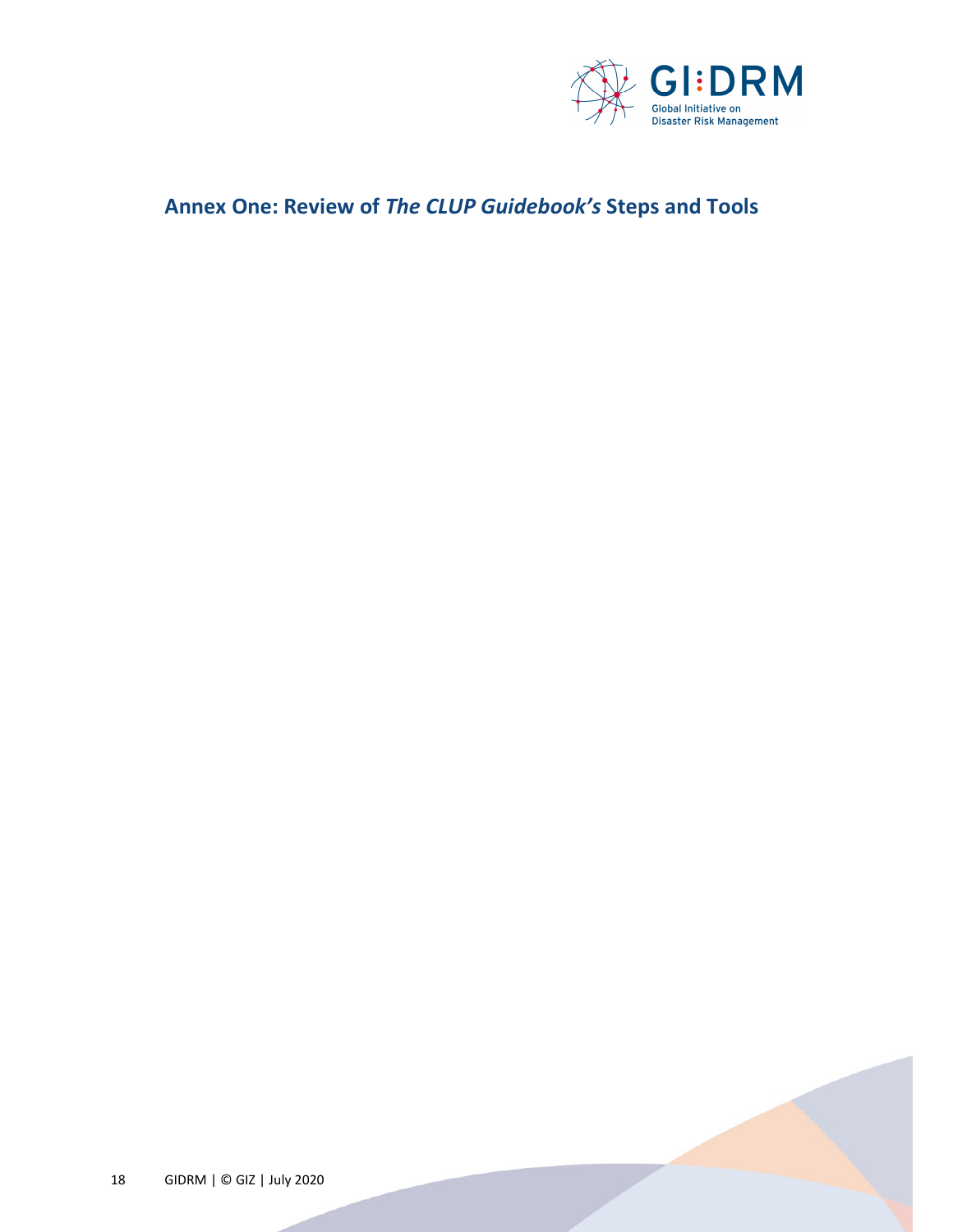|                                                                               | Gender<br>Mainstreaming<br>Opportunity<br>(YES/NO) | Recommended<br>Level of Gender<br>Mainstreaming (0 -   Mainstreaming (0-<br>3) | <b>Actual Level of</b><br>Gender<br>3) | Comments / Recommendations                                                                                                                                                                                                                                                                                                                                                                                                                                                                                                                                                                                                                                                                                                                                                                                                                                                                                                                                                                                                                                                                                                                                                                                                                                                                                                                                                                                                                                                                                                                                                                                                                                                                                                                                                                                                                                                                                                                                                                                                                                                                                                                                                                                                                                                                                                                                                                                                              |
|-------------------------------------------------------------------------------|----------------------------------------------------|--------------------------------------------------------------------------------|----------------------------------------|-----------------------------------------------------------------------------------------------------------------------------------------------------------------------------------------------------------------------------------------------------------------------------------------------------------------------------------------------------------------------------------------------------------------------------------------------------------------------------------------------------------------------------------------------------------------------------------------------------------------------------------------------------------------------------------------------------------------------------------------------------------------------------------------------------------------------------------------------------------------------------------------------------------------------------------------------------------------------------------------------------------------------------------------------------------------------------------------------------------------------------------------------------------------------------------------------------------------------------------------------------------------------------------------------------------------------------------------------------------------------------------------------------------------------------------------------------------------------------------------------------------------------------------------------------------------------------------------------------------------------------------------------------------------------------------------------------------------------------------------------------------------------------------------------------------------------------------------------------------------------------------------------------------------------------------------------------------------------------------------------------------------------------------------------------------------------------------------------------------------------------------------------------------------------------------------------------------------------------------------------------------------------------------------------------------------------------------------------------------------------------------------------------------------------------------------|
| Step 1: Collect and<br>analyze climate change<br>and hazard<br>information    | Yes                                                | $\mathbf{1}$                                                                   | $\mathbf 0$                            | Overall, this task is focused on understanding exposure to climate and hazard risk (i.e. based on a combined<br>understanding of climate projections and historical disaster experience). There are some minor entry points for<br>gender mainstreaming as discussed below.                                                                                                                                                                                                                                                                                                                                                                                                                                                                                                                                                                                                                                                                                                                                                                                                                                                                                                                                                                                                                                                                                                                                                                                                                                                                                                                                                                                                                                                                                                                                                                                                                                                                                                                                                                                                                                                                                                                                                                                                                                                                                                                                                             |
| Task 1.1. Collect and<br>analyze climate change<br>information                | No                                                 |                                                                                |                                        | This task is focused on collating and reviewing climate information (e.g. rainfall, precipitation, extreme events,<br>climate projections).                                                                                                                                                                                                                                                                                                                                                                                                                                                                                                                                                                                                                                                                                                                                                                                                                                                                                                                                                                                                                                                                                                                                                                                                                                                                                                                                                                                                                                                                                                                                                                                                                                                                                                                                                                                                                                                                                                                                                                                                                                                                                                                                                                                                                                                                                             |
| Task 1.2. Collect and<br>organize hazard<br>information                       | Yes                                                | 1                                                                              | 0                                      | In summary, there is a moderate opportunity to conduct gender mainstreaming in this task. Currently, the task is very<br>focused on the physical aspects of hazards, but there is an opportunity to include women in ground-truthing activities<br>and disaggregate disaster impact data along gender lines (if it is available)                                                                                                                                                                                                                                                                                                                                                                                                                                                                                                                                                                                                                                                                                                                                                                                                                                                                                                                                                                                                                                                                                                                                                                                                                                                                                                                                                                                                                                                                                                                                                                                                                                                                                                                                                                                                                                                                                                                                                                                                                                                                                                        |
| Sub-task 1.2.1. Gather<br>hazard maps and<br>characterize hazards             | Yes                                                | $\overline{2}$                                                                 | 0                                      | This sub-task is focused on gathering hazard maps and analyzing them on the basis of spatial extent,<br>magnitude/intensity, frequency, duration, predictability, and speed of onset. However, hazard mapping should<br>include nuanced data regarding population vulnerability, including women and other especially vulnerable<br>populations.<br>Although this sub-task is very focused on the exposure aspect of hazard, a part of the outlined process requires<br>conducting community-based hazard mapping through consultations with local stakeholders. Here, there's an<br>opportunity to clearly state the importance of consulting with female stakeholders in communities to ensure that the<br>nuances and subtleties of hazard exposure are captured. Moreover, when consulting the communities one should<br>inguire who is most vulnerable and why - in other words, explore underlying drivers of inequality and vulnerability<br>in the community, which is precisely what community members are most knowledgeable about.<br>Oddly, this sub-task also requires producing a "localized formal assessment of future impact scenarios". Such an<br>assessment cannot be conducted purely based on knowledge of exposure to hazard and climate risk and in<br>consultation with "climate change community of experts". This activity requires an understanding of how exposure<br>and vulnerability intersect to generate differential risks and impacts across sectors, scales, and diverse populations<br>(among which one is gender). This sub-task would be enhanced by including schools, hospitals, and other key public<br>buildings on the maps. Moreover, we strongly recommend including GSI experts as well as climate change ones,<br>because although disasters affect everyone, they affect some much more than others.<br>The CLUP Guidebook goes on to present various susceptibility maps, however does not reference or present gender<br>or other population vulnerability data. It is important to consider human as well as physical geography, however this<br>is omitted. For example, detailed flood vulnerability maps are presented, but not information about who inhabits<br>them. Areas which are disaster-prone are often inhabited by informal settlements, recent migrants, female-headed<br>households, etc. However, the maps do not juxtapose these against the topographical maps. |
| Sub-task 1.2.2. Prepare<br>a summary hazard<br>inventory matrix               | No                                                 |                                                                                |                                        | The matrix is simply a way to summarize climate and hazard data along the lines of susceptibility,<br>magnitude/intensity, speed of onset, likelihood of occurrence, and areas covered. This is acceptable so long as gender<br>and other human geography considerations are adequately captured by other sub-tasks.                                                                                                                                                                                                                                                                                                                                                                                                                                                                                                                                                                                                                                                                                                                                                                                                                                                                                                                                                                                                                                                                                                                                                                                                                                                                                                                                                                                                                                                                                                                                                                                                                                                                                                                                                                                                                                                                                                                                                                                                                                                                                                                    |
| Sub-task 1.2.3. Analyze<br>previous disasters                                 | Yes                                                | 2                                                                              | 0                                      | This is largely an exercise in organizing disaster impact information into a table. The disaster data in question includes:<br>date of occurrences of hazards by type; the affected areas indicated on a map; estimated casualties in terms of the<br>number of fatalities, injuries, and individuals missing; number of houses totally and partly damaged; and estimated<br>value of damage sto property such as agriculture, private, and commerical buildings and infrastructure. It is superficial<br>from a GSI perspective.<br>Any "analysis" of previous disasters should include GSI data. There is a missed opportunity here to collected<br>disaggregated data on num ber of casualities by gender as well as other axes of inequality such as age, disability,<br>ethnicity, and poverty. This would be a very first preliminary yet important step for beginning to understand the<br>differential impacts of disasters and identify trends (if there are any) in how different types of disasters affect women<br>and girls                                                                                                                                                                                                                                                                                                                                                                                                                                                                                                                                                                                                                                                                                                                                                                                                                                                                                                                                                                                                                                                                                                                                                                                                                                                                                                                                                                                                |
| Sub-task 1.2.4. Prepare<br>a Hazard Susceptibility<br><b>Inventory Matrix</b> | No                                                 |                                                                                |                                        | This sub-task is simply focused on identifying which Barangays are exposed to which hazards. Again, this is acceptable<br>but only insofar as GSI is incorporated elsewhere.                                                                                                                                                                                                                                                                                                                                                                                                                                                                                                                                                                                                                                                                                                                                                                                                                                                                                                                                                                                                                                                                                                                                                                                                                                                                                                                                                                                                                                                                                                                                                                                                                                                                                                                                                                                                                                                                                                                                                                                                                                                                                                                                                                                                                                                            |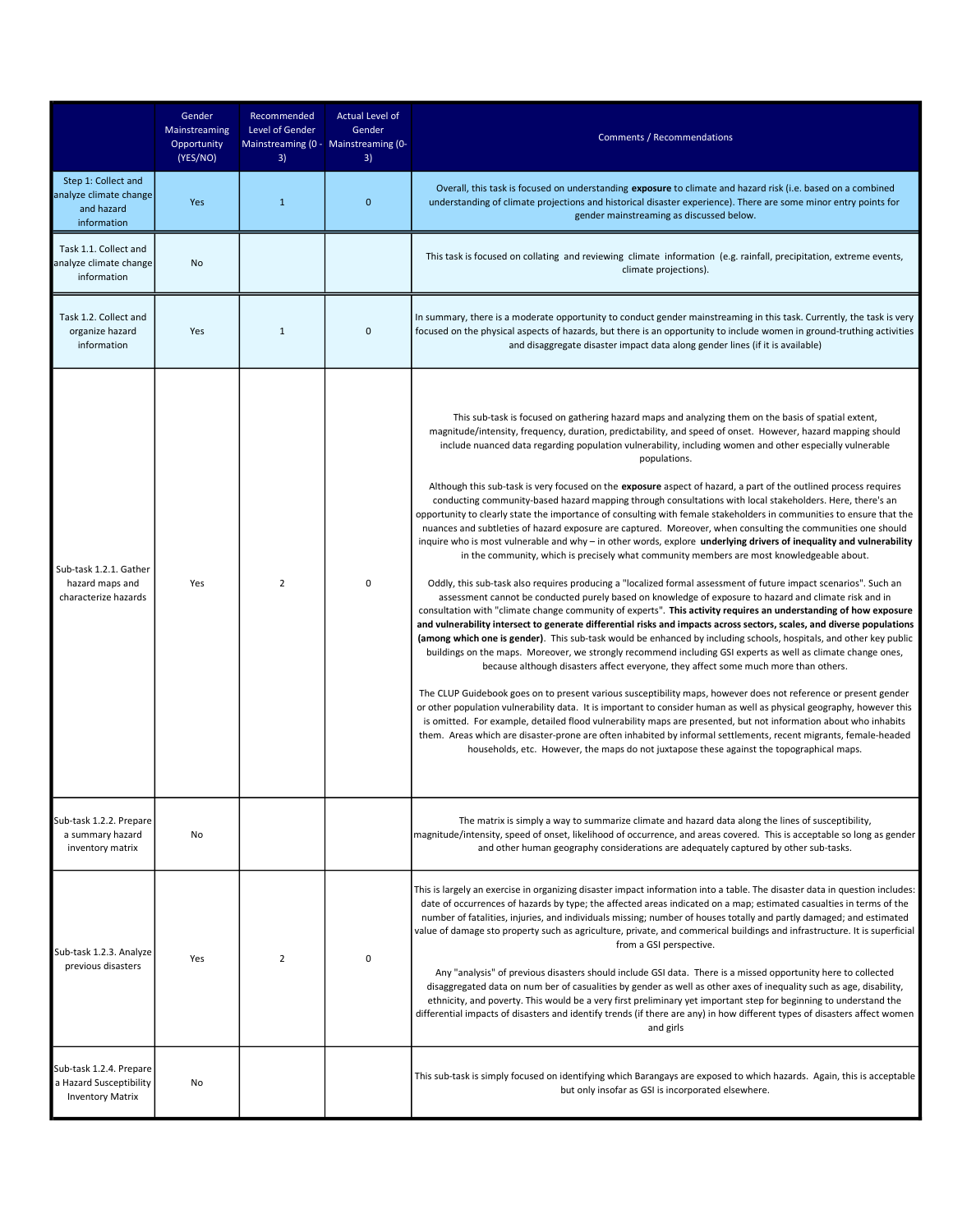|                                                                                | Gender<br>Mainstreaming<br>Opportunity<br>(YES/NO) | Recommended<br>Level of Gender<br>Mainstreaming (0 Mainstreaming<br>$-3)$ | <b>Actual Level of</b><br>Gender<br>$(0-3)$ | <b>Comments / Recommendations</b>                                                                                                                                                                                                                                                                                                                                                                                                                                                                                                                                                                                                                                                                                                                                                                                                                                                                                                                                                                |
|--------------------------------------------------------------------------------|----------------------------------------------------|---------------------------------------------------------------------------|---------------------------------------------|--------------------------------------------------------------------------------------------------------------------------------------------------------------------------------------------------------------------------------------------------------------------------------------------------------------------------------------------------------------------------------------------------------------------------------------------------------------------------------------------------------------------------------------------------------------------------------------------------------------------------------------------------------------------------------------------------------------------------------------------------------------------------------------------------------------------------------------------------------------------------------------------------------------------------------------------------------------------------------------------------|
| Step 2: Scoping the<br>potential impacts of<br>disasters and climate<br>change | Yes                                                | $\overline{2}$                                                            | $\mathbf{0}$                                | This step is an initial scoping of the potential indirect and direct impact of climate change and disasters on key sectors.<br>The key issue is that the sectors are very broad and almost solely focused on land use planning. However, there is a<br>huge opportunity to pursue this step and identify indirect and direct impacts on sectors using a GSI lens in order to<br>develop a more nuanced understanding of from the get-go on how climate change and disasters are likely to impact<br>marginalized groups and the ecosystem and infrastructural services that they rely on.                                                                                                                                                                                                                                                                                                                                                                                                        |
| Task 2.1. Identify the<br>various climate<br>stimulus                          | Yes                                                | $\overline{2}$                                                            | $\Omega$                                    | This task entails identifying what sectors (population, natural resource-based production areas, critical point facilities<br>such as hospitals, urban use areas, infrastructure and utilities) will be affected by the projected climate stimuli<br>(temperature, rainfall, number of hot days, number of dry days, extreme daily rainfall events, and sea level).<br>The sector categories presented are extremely broad and do not account for diverse or differentiated impact on<br>various sectors. For example, "population" needs to be further disaggregated to include GSI data such as informal<br>settlements, recent migrants, female-headed households, women, girls, etc. Natural resource-based production areas<br>can also be further disaggregated along gender given that specific land-based livelihoods are female-dominated.<br>There is also opportunity to address the gendered impact of where schools, hospitals, and other critical point facilities<br>are located. |
| Task 2.2. Prepare<br>sectoral impact chain<br>diagrams                         | Yes                                                | $\overline{2}$                                                            | $\Omega$                                    | This task requires preparation of sectoral impact chain diagrams to identify potential indirect and direct impacts to<br>various thematic sectors. The goal is to identify "the key development areas/sectors where climate change and<br>disasters will likely impact and guide the detailed study of establishing the level of risks and vulnerabilities of the<br>area".<br>This task would greatly benefit from a GSI lens to discern potential direct and indirect impacts to diverse, marginalized<br>populations and the services that they rely in. It remains to be seen if the "detailed study" requires a GSI lens to<br>generate deep understanding of how different populations are likely to be impacted by climate change and disasters.<br>It would also be helpful to review where schools, hospitals, and other critical point facilities are located vis a vis<br>especially vulnerable populations.                                                                          |
| Task 2.3. Summarize<br>findings                                                | Yes                                                | $\overline{2}$                                                            | $\mathbf 0$                                 | This task entails bringing together and summarizing the findings from Tasks 2.1 and 2.2. The above critique remains<br>that this task should be conducted with a GSI lens to disaggregate the finding based on direct and indirect impacts<br>experienced by marginalized groups. This will better facilitate the "identification of relevant sectors in the municipality<br>which will be covered in the climate and disaster risk assessment".                                                                                                                                                                                                                                                                                                                                                                                                                                                                                                                                                 |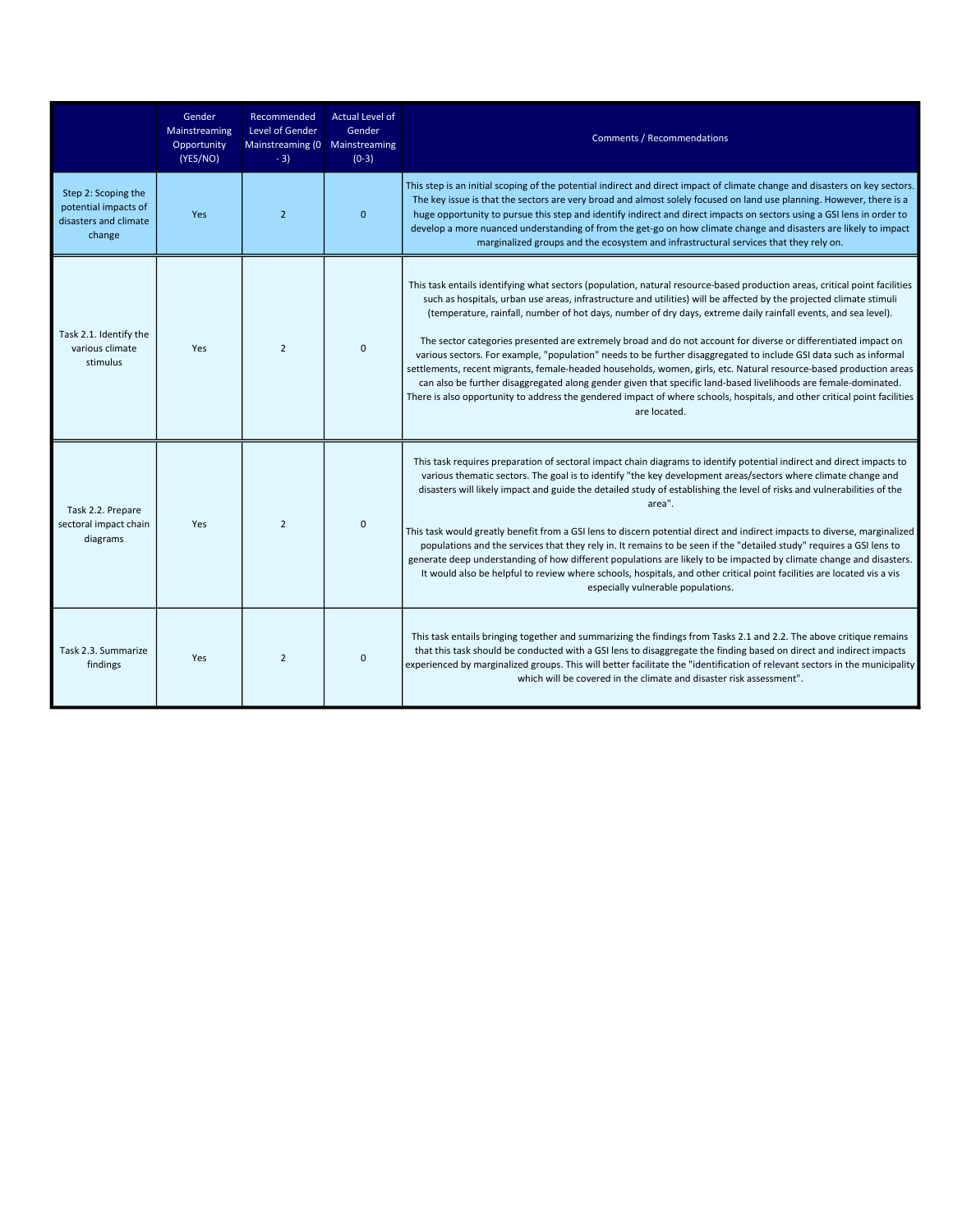|                                                                                                                                      | Gender<br>Mainstreaming<br>Opportunity<br>(YES/NO) | Recommended<br>Level of Gender<br>$-3)$ | Actual Level of<br>Gender<br>Mainstreaming (0   Mainstreaming (0-<br>3) | Comments / Recommendations                                                                                                                                                                                                                                                                                                                                                                                                                                                                                                                                                                                                                                                                                                                                                                                                                                                                                                                                                                                                                                                                                                                                                                                                                                                                                                                                                                                                                                                                                                                                                                                                                                                                                                                                                                                                                                                                                                                                                                                                                                                                                                         |
|--------------------------------------------------------------------------------------------------------------------------------------|----------------------------------------------------|-----------------------------------------|-------------------------------------------------------------------------|------------------------------------------------------------------------------------------------------------------------------------------------------------------------------------------------------------------------------------------------------------------------------------------------------------------------------------------------------------------------------------------------------------------------------------------------------------------------------------------------------------------------------------------------------------------------------------------------------------------------------------------------------------------------------------------------------------------------------------------------------------------------------------------------------------------------------------------------------------------------------------------------------------------------------------------------------------------------------------------------------------------------------------------------------------------------------------------------------------------------------------------------------------------------------------------------------------------------------------------------------------------------------------------------------------------------------------------------------------------------------------------------------------------------------------------------------------------------------------------------------------------------------------------------------------------------------------------------------------------------------------------------------------------------------------------------------------------------------------------------------------------------------------------------------------------------------------------------------------------------------------------------------------------------------------------------------------------------------------------------------------------------------------------------------------------------------------------------------------------------------------|
| Step 3: Exposure<br>database development                                                                                             | Yes                                                | $\overline{2}$                          | 0                                                                       | Though this task requires collection of sensitivity/vulnerability and adaptive capacity data, in reality the<br>data required is exposure focused. Remarkably, the task focused on identifying population exposure<br>and vulnerability makes no mention of GSI despite the fact that even within the relatively small bounds<br>of a barangay, marginalized populations experience disasters in different ways due to differential<br>vulnerability and adaptive capacity regarding lives, livelihoods, and access to critical infrastructural<br>services. Without laying the groundwork for GSI understanding early in the CDRA process, it will be<br>extremely hard to ultimately produce vulnerability and disaster assessments that truly capture how<br>people are affected by climate change and disasters.                                                                                                                                                                                                                                                                                                                                                                                                                                                                                                                                                                                                                                                                                                                                                                                                                                                                                                                                                                                                                                                                                                                                                                                                                                                                                                               |
| Task 3.1. Prepare the<br><b>Population Exposure</b><br>Maps and compile<br>attribute information                                     | Yes                                                | $\overline{2}$                          | $\mathbf 0$                                                             | This task entails generating maps that identify the location of populations exposed to projected climate<br>change scenarios and then collecting data at the barangay level on pre-identified quantitative<br>sensitivity/vulnerability and adaptive capacity indicators (i.e. counts of households). The<br>sensitivity/vulnerability indicators include: population living in dwelling units with walls made from light<br>to salvageable materials, young and old dependents, households living below the poverty threshold,<br>and malnourished individuals. The adaptive capacity indicators include: access to post-disaster<br>financing, property insurance coverage, household financial capacities to relocate or retrofit,<br>government capacity to generate jobs, and government resources.<br>Gender is a major factor in vulnerability/sensitivity and adaptive capacity, and yet there is no mention<br>of it in this task. Data needs to be disaggregated using a GSI lens in order to understand how women<br>and other marginalized groups are vulnerable to climate change and disasters and the disaster risk<br>reduction and recovery options that are or are not available to them. For example, in some countries,<br>accessing government disaster financing requires a deed and women are not named on deeds -this is a<br>major issue in female-headed households. Lacking this type of nuanced information, barangays will not<br>be able to identify vulnerable populations and entry points for decreasing disaster vulnerability and<br>impacts and increasing adaptive capacity.<br>To enable this, disaggregated data will need to be collected from existing databases (e.g. the<br>Community-based Monitoring System database, National Statistics Office) and through barangay-level<br>surveys if this information is not available. Furthermore, focus group discussions will need to be<br>expanded beyond "municipal and barangay level sectoral representatives" to include community<br>leaders, CSOs, female community members, and other experts who are knowledgeable of GSI issues. |
| Task 3.2. Prepare<br>Urban Use Area<br><b>Exposure Maps and</b><br>compile exposure,<br>sensitivity/adaptive<br>capacity information | No                                                 |                                         |                                                                         | This task entails generating maps that identify the location of urban areas exposed to projected climate<br>change scenarios and then collecting data at the barangay level on pre-identified<br>sensitivity/vulnerability and adaptive capacity indicators.                                                                                                                                                                                                                                                                                                                                                                                                                                                                                                                                                                                                                                                                                                                                                                                                                                                                                                                                                                                                                                                                                                                                                                                                                                                                                                                                                                                                                                                                                                                                                                                                                                                                                                                                                                                                                                                                       |
| Sub-task 3.2.1. Prepare<br>the urban use area<br>exposure map                                                                        | No                                                 |                                         |                                                                         | This sub-task entails generating maps that identify the location of urban areas exposed to projected<br>climate change scenarios. The maps cover land uses such as commercial, residential, industrial, tourism,<br>parks and recreation, cemetery and other locality-specific urban uses. The example table (Table 3.2.2.)<br>does highlight informal settlements as a land use, which is very welcome. It would be helpful is critical<br>point facilities (e.g., hospitals, schools, police stations, etc.) were also specifically included.                                                                                                                                                                                                                                                                                                                                                                                                                                                                                                                                                                                                                                                                                                                                                                                                                                                                                                                                                                                                                                                                                                                                                                                                                                                                                                                                                                                                                                                                                                                                                                                    |
| Sub-task 3.2.2. Gather<br>indicators related to<br>vulnerability/sensitivit<br>y and adaptive<br>capacity of urban use<br>areas      | No                                                 |                                         |                                                                         | This sub-task entails collecting data at the barangay level on pre-identified sensitivity/vulnerability and<br>adaptive capacity indicators focused on the 'robustness' of construction and available recovery<br>mechanisms. As such there is no gender mainstreaming opportunity in this sub-task. From a population<br>vulnerability standpoint, however, it is imperative to ensure that data on informal settlements is fully<br>included in any mapping of housing quality.                                                                                                                                                                                                                                                                                                                                                                                                                                                                                                                                                                                                                                                                                                                                                                                                                                                                                                                                                                                                                                                                                                                                                                                                                                                                                                                                                                                                                                                                                                                                                                                                                                                  |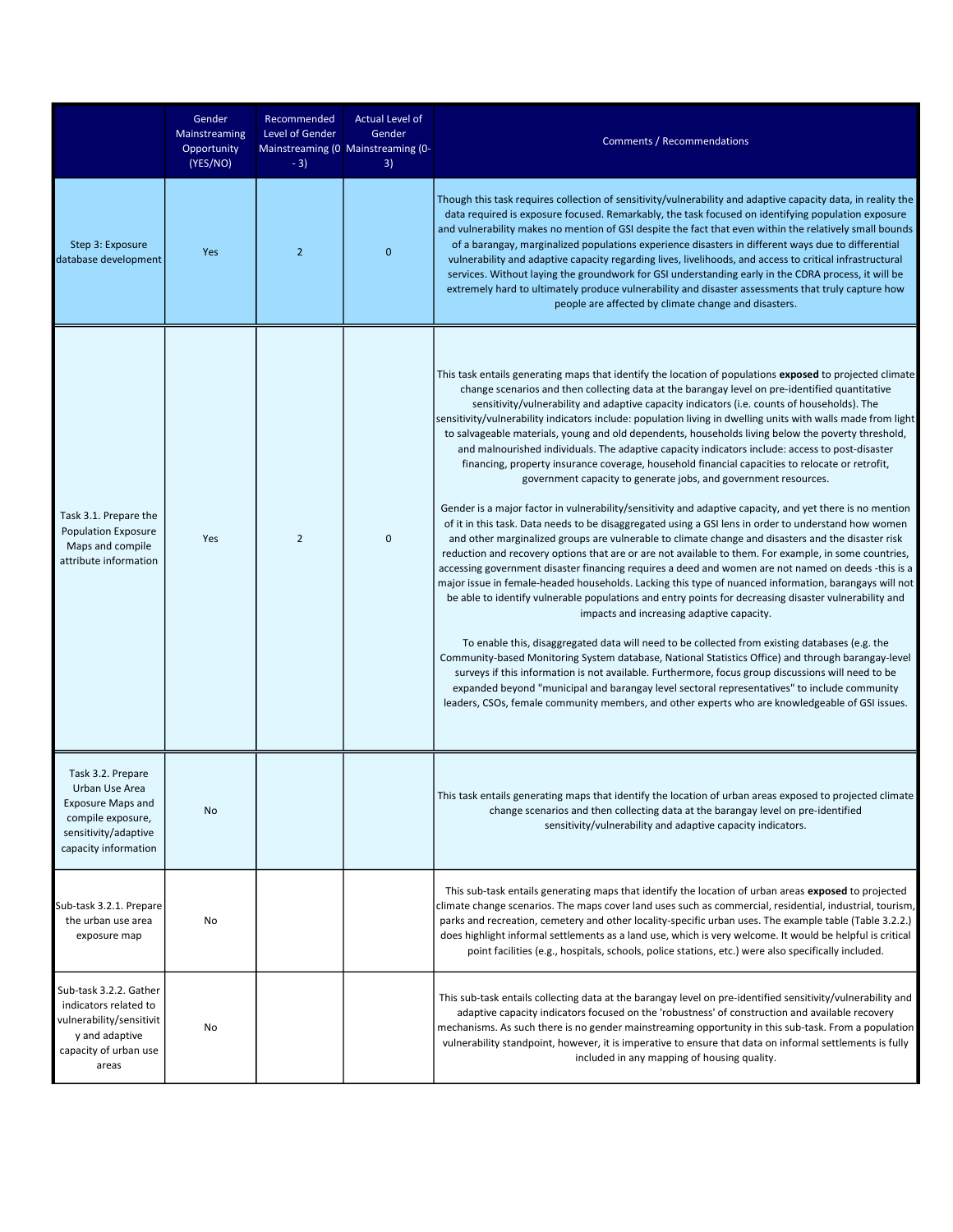| Task 3.3. Prepare<br><b>Natural Resource</b><br><b>Production Area</b><br><b>Exposure Maps and</b><br>compile exposure,<br>sensitivity/adaptive<br>capacity attribute<br>information | Yes | $\overline{2}$ | $\mathbf 0$ | This task entails generating maps that identify the location of natural resource production areas<br>exposed to projected climate change scenarios, and then collecting data at the barangay level on pre-<br>identified sensitivity/vulnerability and adaptive capacity indicators. There is an opportunity to use a GSI<br>lens to identify resource-based livelihoods, who participates in those livelihoods, and what recovery<br>options marginalized groups have in the event of livelihood impacts and loss.                                                                                                                                                                                                                                                                                                                                                                                                                                                                                                                                                                                                                                                                                                                                                         |
|--------------------------------------------------------------------------------------------------------------------------------------------------------------------------------------|-----|----------------|-------------|-----------------------------------------------------------------------------------------------------------------------------------------------------------------------------------------------------------------------------------------------------------------------------------------------------------------------------------------------------------------------------------------------------------------------------------------------------------------------------------------------------------------------------------------------------------------------------------------------------------------------------------------------------------------------------------------------------------------------------------------------------------------------------------------------------------------------------------------------------------------------------------------------------------------------------------------------------------------------------------------------------------------------------------------------------------------------------------------------------------------------------------------------------------------------------------------------------------------------------------------------------------------------------|
| Sub-task 3.3.1. Prepare<br>a Natural Resource<br><b>Production Area</b><br><b>Exposure Map</b>                                                                                       | Yes | $\overline{2}$ | 0           | This sub-task entails generating maps that identify the location of natural resource production areas<br>exposed to projected climate change scenarios. There need to be concerted efforts to comprehensively<br>map the diverse resource-production land uses in barangays. Surveys and/or focus group discussions<br>will need to be conducted with diverse community groups (including women) to ensure comprehensive<br>identification of resource-based livelihoods. Data analysis would be enhanced by considering the<br>implications of gendered divisions of labor as they relate to natural resources.                                                                                                                                                                                                                                                                                                                                                                                                                                                                                                                                                                                                                                                            |
| Sub-task 3.3.2. Gather<br>indicators related to<br>vulnerability/sensitivit<br>y and adaptive<br>capacity                                                                            | Yes | $\overline{2}$ | 0           | This sub-task entails collecting data at the barangay level on pre-identified sensitivity/vulnerability and<br>adaptive capacity indicators focused on livelihoods and recovery mechanisms given impacts to<br>livelihood or loss of livelihood. Sensitivity/vulnerability indicators include: farming families who<br>attended climate field school, farming families using sustainable production technologies, farmers with<br>access to hazard information, production areas with infrastructure coverage, areas with irrigation<br>coverage, areas with water impoundment. Adaptive capacity indicators include: access to insurance,<br>agricultural extension services of the local government, early warning systems, alternative livelihood,<br>and government resources.<br>There is an opportunity to collect disaggregated data along GSI lines AND to include more gender-<br>specific resource production livelihoods. Surveys and/or focus group discussions will need to be<br>conducted with diverse community groups (including women) to ensure comprehensive identification<br>of resource-based livelihoods, who participates in those livelihoods, and what recovery options<br>marginalized groups have in the event of livelihood impacts and loss. |
| Task 3.4. Prepare<br><b>Critical Point Facilities</b><br><b>Exposure Maps and</b><br>compile exposure,<br>sensitivity/adaptive<br>capacity attribute<br>information                  | Yes | $\overline{2}$ | $\bf 0$     | This task entails generating maps that identify the location of critical point facilities (major<br>infrastructure and infrastructural services including schools, hospitals, police stations, etc.) exposed to<br>projected climate change scenarios and then collecting data at the barangay level on pre-identified<br>sensitivity/vulnerability and adaptive capacity indicators. The indicators, however, are solely focused on<br>robustness of infrastructure and do not account for how the loss of infrastructure and infrastructural<br>services may affect marginalized populations, including women and girls.                                                                                                                                                                                                                                                                                                                                                                                                                                                                                                                                                                                                                                                  |
| Sub-task. 3.4.1.<br><b>Prepare Critical Point</b><br><b>Facilities Exposure</b><br>map                                                                                               | No  |                |             | This sub-task entails generating maps that identify the location of critical point facilities exposed to<br>projected climate change scenarios. These facilities include major infrastructure and infrastructural<br>services related to schools, health, social welfare, government, water, power, transportation, and<br>recreation. Data analysis would be enhanced by considering the gendered implications of losing access<br>to these facilities.                                                                                                                                                                                                                                                                                                                                                                                                                                                                                                                                                                                                                                                                                                                                                                                                                    |
| Sub-task 3.4.2. Gather<br>indicators related to<br>exposure,<br>vulnerability/sensitivit<br>y and adaptive<br>capacity                                                               | Yes | $\overline{2}$ | 0           | This sub-task entails collecting data at the barangay level on pre-identified sensitivity/vulnerability and<br>adaptive capacity indicators focused on major infrastructure and infrastructural services. The<br>sensitivity/vulnerability indicators include: wall material used, existing condition, and whether or not<br>structures employ hazard resistant design. The adaptive capacity indicators include: insurance coverage<br>and local government resources for risk mitigation.<br>The vulnerability/sensitivity component of this sector is entirely focused on the 'robustness' of<br>buildings. And while these are important considerations for maintaining infrastructural services during<br>and after a disaster, there also needs to be consideration of how the loss of these services in the event<br>of a disaster will impact communities and marginalized populations to truly understand vulnerability.<br>For example, if schools and daycares are damaged, will women have to leave their jobs to care for their<br>children? This depth of understanding is important for prioritizing infrastructural improvement and<br>recovery.                                                                                                            |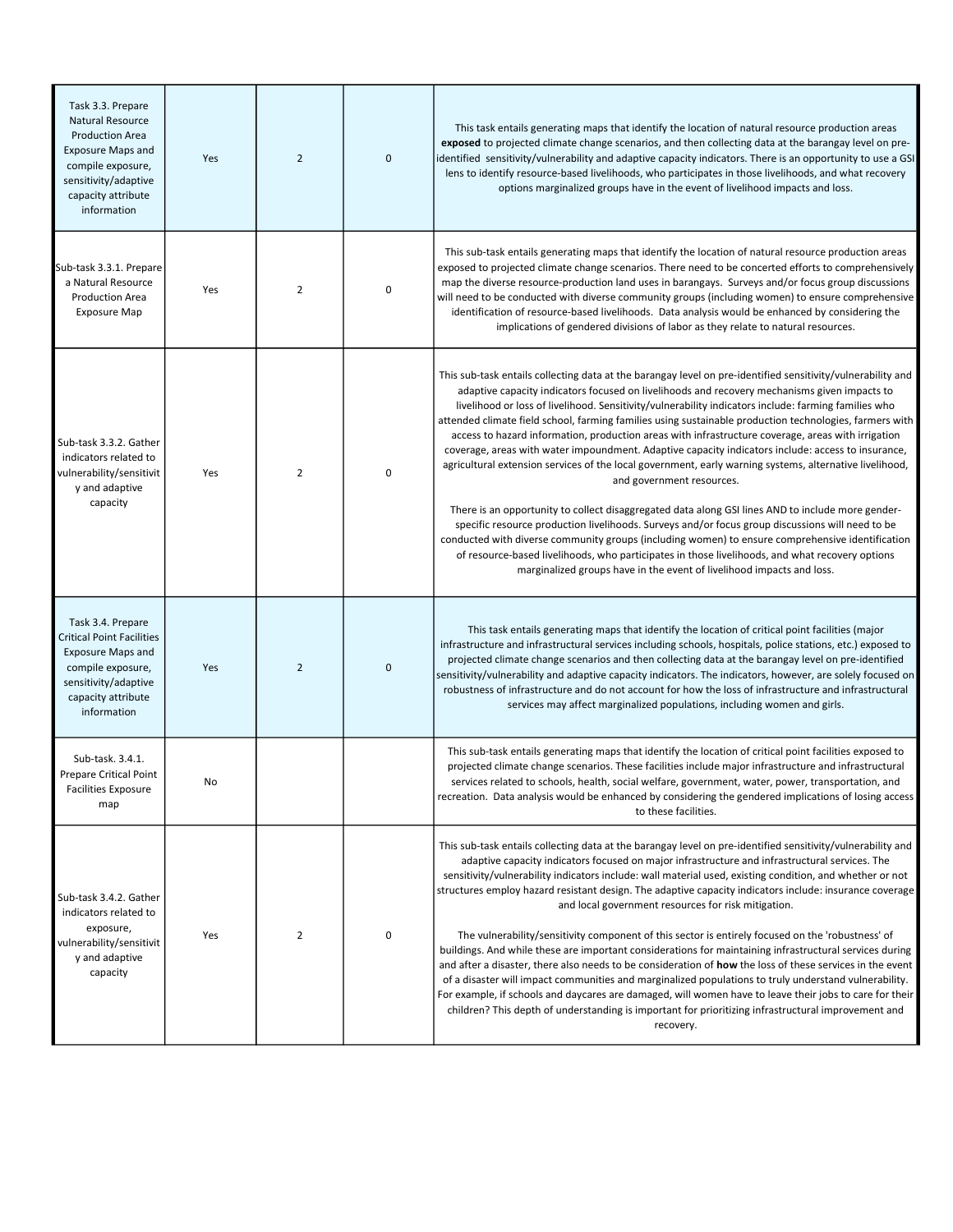| Task 3.5. Prepare<br>Lifeline Facilities Area<br><b>Exposure Maps and</b><br>compile exposure,<br>sensitivity/adaptive<br>capacity attribute<br>information | <b>No</b> |  | This task entails generating maps that identify the location of lifeline utilities (distribution systems of<br>major infrastructural services) exposed to projected climate change scenarios and then collecting data<br>at the barangay level on pre-identified sensitivity/vulnerability and adaptive capacity indicators. |
|-------------------------------------------------------------------------------------------------------------------------------------------------------------|-----------|--|------------------------------------------------------------------------------------------------------------------------------------------------------------------------------------------------------------------------------------------------------------------------------------------------------------------------------|
| Sub-task. 3.5.1.<br>Prepare lifeline utilities<br>exposure map                                                                                              | <b>No</b> |  | This sub-task entails generating maps that identify the location of lifeline utilities exposed to projected<br>climate change scenarios.                                                                                                                                                                                     |
| Sub-task 3.5.2. Gather<br>indicators related to<br>exposure,<br>vulnerability/sensitivit<br>y and adaptive<br>capacity                                      | <b>No</b> |  | This sub-task entails collecting data at the barangay-level on pre-identified sensitivity/vulnerability and<br>adaptive capacity indicators focused lifeline utilities.                                                                                                                                                      |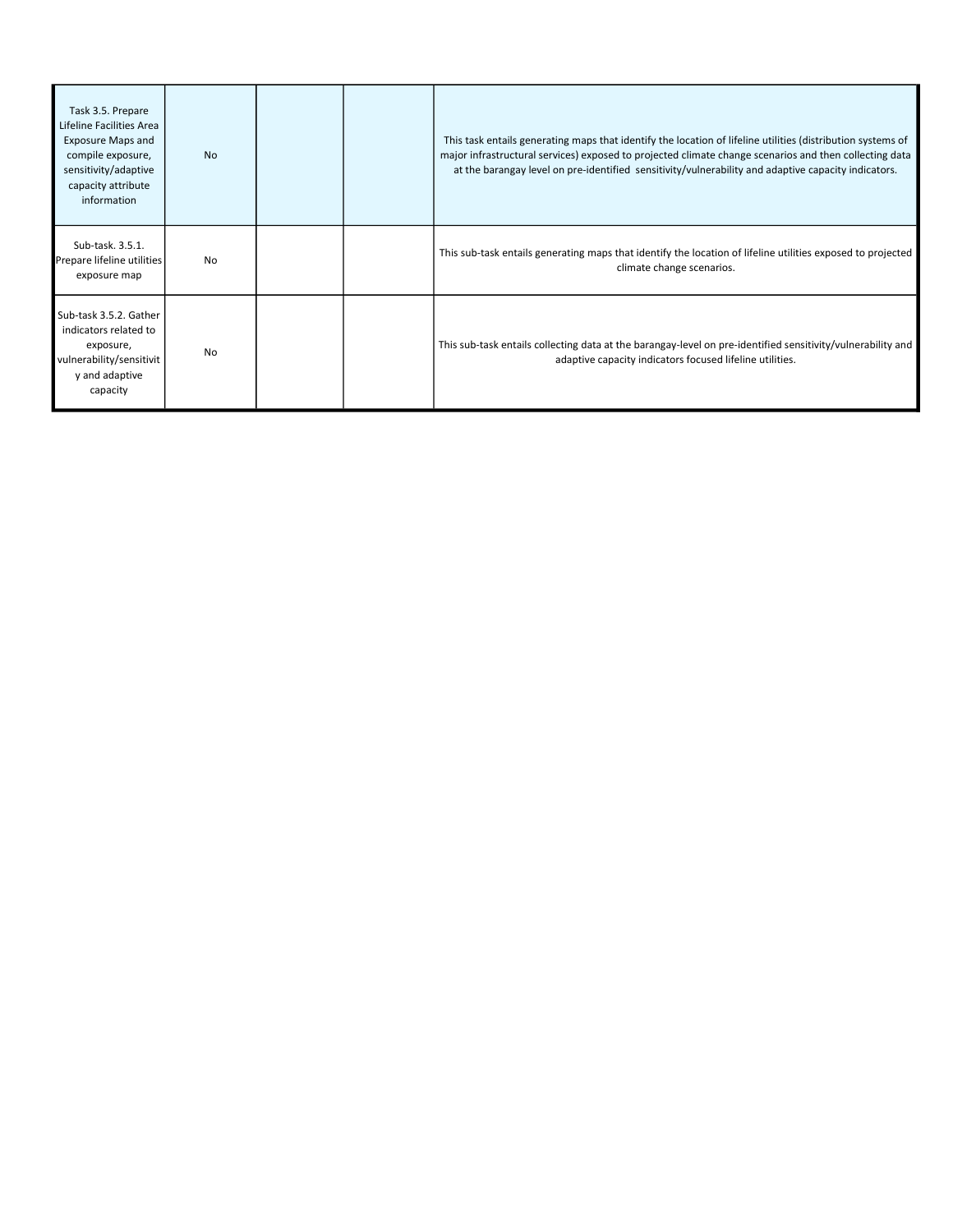|                                                                                              | Gender<br><b>Mainstreaming</b><br>Opportunity<br>(YES/NO) | Recommended<br>Level of Gender<br>Mainstreaming<br>$(0 - 3)$ | <b>Actual Level of</b><br>Gender<br>Mainstreaming (0-<br>3) | <b>Comments / Recommendations</b>                                                                                                                                                                                                                                                                                                                                                                                                                                                                                                                                                                                                                                                                                                                                                                                                                                                                                                                                                                                                                               |
|----------------------------------------------------------------------------------------------|-----------------------------------------------------------|--------------------------------------------------------------|-------------------------------------------------------------|-----------------------------------------------------------------------------------------------------------------------------------------------------------------------------------------------------------------------------------------------------------------------------------------------------------------------------------------------------------------------------------------------------------------------------------------------------------------------------------------------------------------------------------------------------------------------------------------------------------------------------------------------------------------------------------------------------------------------------------------------------------------------------------------------------------------------------------------------------------------------------------------------------------------------------------------------------------------------------------------------------------------------------------------------------------------|
| Step 4: Conduct a<br>climate change<br>vulnerability<br>assessment (CCVA)                    | Yes                                                       | $\overline{2}$                                               | $\mathbf 0$                                                 | This sub-task requires conducting a vulnerability assessment; however, the process outlined does<br>not actually produce a vulnerability assessment. Instead, it generates maps identifying physical<br>exposure to climate stimuli and impacts (based on pre-set categories) that are not necessarily<br>reflective of the breadth of social, environmental, political and economic vulnerability that<br>marginalized communities face. There is a huge opportunity to mainstream gender in this step to<br>identify vulnerable communities, why/how they are vulnerable, and opportunities for addressing<br>vulnerability. This would require using a GSI lens from Step 1 itself to begin disaggregating data<br>along GSI and working with marginalized communities and GSI experts to identify prior disaster<br>impacts and experience and key vulnerabilities- simply inserting GSI parameters into Step 3 will<br>not suffice. Please note that the map-making methodology specified is also highly redundant with<br>other steps in the CDRA manual. |
| Task 4.1. Identify the<br>system of interest,<br>climate stimuli and<br>impact area          | No                                                        |                                                              |                                                             | This step entails estimating the "impact area" for various climate stimuli (e.g. rainfall,<br>temperature, etc) and identifying the systems of interest (or sectors, i.e., population, natural<br>resource based production areas, urban use areas, critical point facilities, infrastructure and<br>lifeline utilities) that will be assessed                                                                                                                                                                                                                                                                                                                                                                                                                                                                                                                                                                                                                                                                                                                  |
| Task 4.2. Determine<br>exposed units                                                         | Yes                                                       | 2                                                            | 0                                                           | This step entails overlaying exposure maps created in Step 3 with the impact area map (I assume<br>created in Task 4.1.). The purpose of this activity is to enable computation of the number of units<br>(of the systems of interest or sectors) that overlap with the impact area and are therefore exposed<br>to climate stimuli. The expectation is that this information can be used to compute the sensitivity<br>and adaptive capacity attributes of the units exposed to climate stimuli.<br>Population and natural-resource based production area exposures need to be disaggregated<br>along GSI.                                                                                                                                                                                                                                                                                                                                                                                                                                                     |
| Sub-task 4.2.1.<br>Determine population<br>exposure                                          | Yes                                                       | 2                                                            | 0                                                           | As mentioned in Task 3.1, the data mapped and the percentage of exposed population units needs<br>to be disaggregated along GSI. Knowing where marginalized groups are located within the impact<br>area and what climate stimuli they will likely be exposed to is key for mainstreaming gender into<br>the CDRA process and responding to their specific vulnerabilities. Currently, population sector<br>data is disaggregated along the following categories: informal settlers, percentage of population<br>living in dwelling units made from light to salvageable materials, young and old dependents,<br>persons with disabilities, and households living below the poverty threshold.                                                                                                                                                                                                                                                                                                                                                                  |
| Sub-task 4.2.2.<br>Determine Natural<br>resource-based<br><b>Production Area</b><br>Exposure | Yes                                                       | 1                                                            | 0                                                           | The suggested sensitivity categories for computing natural resource production area exposed to<br>climate stimuli are too broad (farming families who attended climate field school, families using<br>sustainable production techniques, famers with access to hazard information, production areas<br>with infrastructure coverage, areas with irrigation coverage, and areas with water impoundment)<br>and do not necessarily include gender-specific nature-based livelihoods. As mentioned in Task<br>3.3., it is important to ensure that gender-based livelihoods are included to ensure a more<br>inclusive, holistic analysis.                                                                                                                                                                                                                                                                                                                                                                                                                        |
| Sub-task 4.2.3.<br>Determine Urban Use<br>Area Exposure                                      | No                                                        | 2                                                            | 0                                                           | This sub-task focuses on computing physical structures exposed to climate stimuli.                                                                                                                                                                                                                                                                                                                                                                                                                                                                                                                                                                                                                                                                                                                                                                                                                                                                                                                                                                              |
| Sub-task 4.2.4.<br>Determine critical<br>point facility exposure                             | Yes                                                       | 1                                                            | 0                                                           | This sub-task focuses on computing critical point facilities (e.g. day care centers, schools, health<br>centers) exposed to climate stimuli. While this is largely focused on the physical attributes of the<br>physical structures, it is worth noting that the loss and damage of these structures will<br>disproportionately impact women and girls. As a result, it is important to combine this data with<br>understanding of how the loss of these structures will impact marginalized populations.                                                                                                                                                                                                                                                                                                                                                                                                                                                                                                                                                       |
| Sub-task 4.2.5. Lifeline<br>utilities                                                        | No                                                        |                                                              |                                                             | This sub-task focused on computing major physical infrastructures exposed to climate stimuli.                                                                                                                                                                                                                                                                                                                                                                                                                                                                                                                                                                                                                                                                                                                                                                                                                                                                                                                                                                   |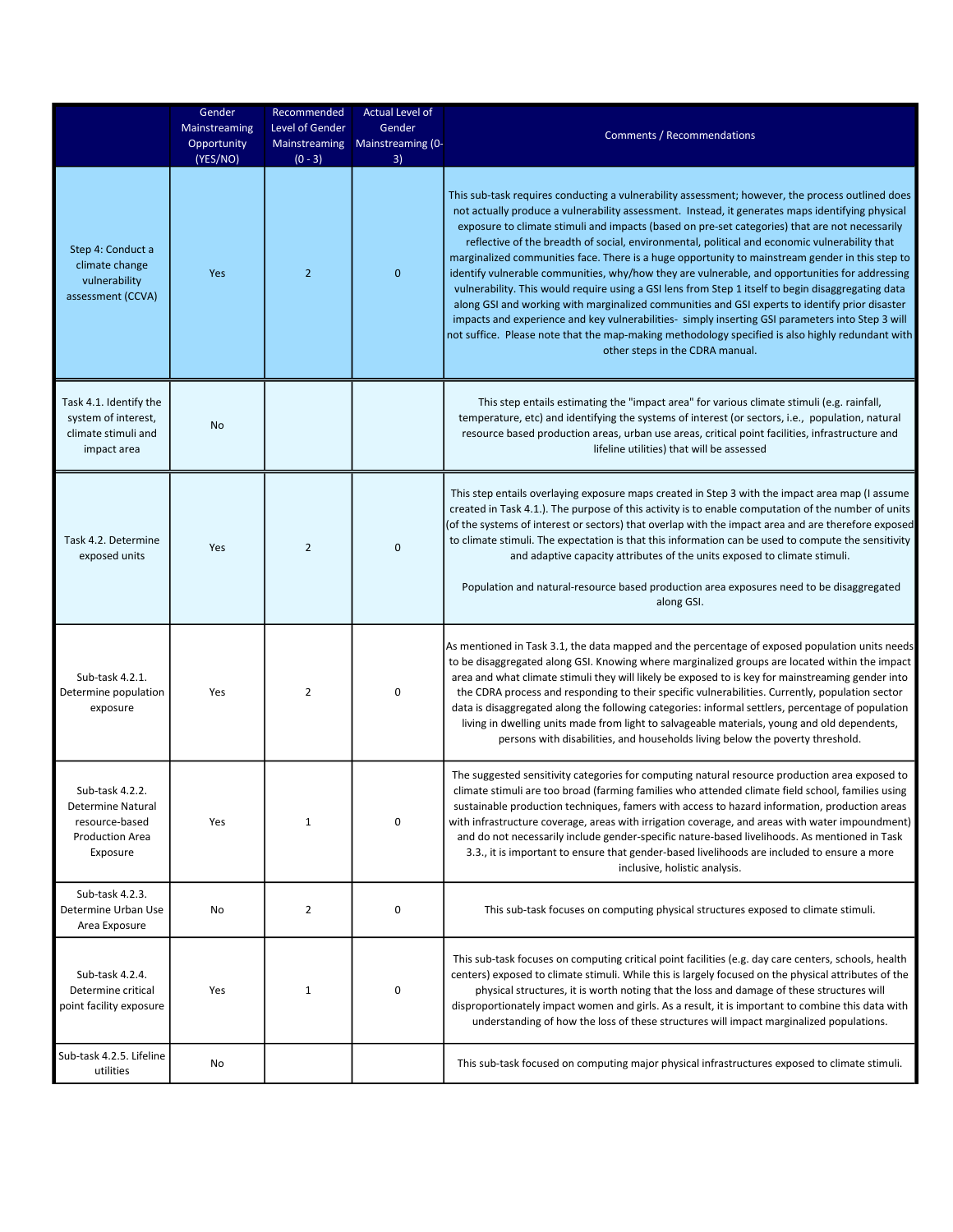| Task 4.3. Conduct a<br>sensitivity analysis                                      | Yes        | $\overline{2}$ | $\mathbf 0$ | The description of this task is incredibly vague and as such it is difficult to understand what the<br>sensitivity analysis in question entails. We feel that there is significant opportunity to integrate GSI<br>analyses in this task to further breakdown the impacts that have been identified thus far and also<br>further identify indirect impacts caused by losses and damages to the 5 sectors; however, without<br>more information on what this task is, it is difficult to recommend what and how.                                                                                                                                                                                                                                                                                                                                                                                                                                                                                                                                                                                                       |
|----------------------------------------------------------------------------------|------------|----------------|-------------|-----------------------------------------------------------------------------------------------------------------------------------------------------------------------------------------------------------------------------------------------------------------------------------------------------------------------------------------------------------------------------------------------------------------------------------------------------------------------------------------------------------------------------------------------------------------------------------------------------------------------------------------------------------------------------------------------------------------------------------------------------------------------------------------------------------------------------------------------------------------------------------------------------------------------------------------------------------------------------------------------------------------------------------------------------------------------------------------------------------------------|
| Task 4.4. Enumerate<br>the potential impacts<br>and rate the degree of<br>impact | <b>Yes</b> | $\overline{2}$ | $\mathbf 0$ | This task entails assigning "impact ratings" which represents the level and kinds of impacts the<br>system is likely to experience, and the time and resources needed to return to pre-impact levels.<br>Oddly, these ratings are by barangay and not by identified direct and indirect impacts. So while<br>impact ratings are supposed to be assigned to each barangay based on a holistic understanding of<br>predicted impacts to climate stimuli, there has not been adequate identification of direct and<br>indirect impacts in this process thus far - while this is expected in Step 2, the sectoral impact<br>diagrams fall short of the breadth of understanding of vulnerability and impact necessary<br>(including along GSI parameters)<br>Furthermore, LGUs are expected to organize workshop sessions with various stakeholders to give<br>their subjective degree of impact scores; however, they have not specified working with women<br>stakeholders and GSI experts to determine impact scores.                                                                                                  |
| Task 4.5. Evaluate and<br>rate the adaptive<br>capacity                          | Yes        | $\overline{2}$ | $\mathbf 0$ | This task entails assigning "adaptive capacity scores" based on an analysis of adaptive capacity<br>along pre-identified adaptive capacity categories (e.g. access to post-disaster financing, insurance<br>coverage, government capacities and resources) across b arangays. The "adaptive capacity<br>categories" are those highlighted in Step 3 and likely do not cover the range of adaptive capacities<br>that are available to communities - these need to be identified in collaboration with communities<br>and will likely be different for each Barangay and for the different communities and marginalized<br>groups residing within the Barangay. This only further stresses the importance of: (1) involving<br>communities, women, CSOs, GSI experts, etc from the beginning of the CDRA process to define<br>the parameters of vulnerability and adaptive capacity being analyzed throughout this process, and<br>(2) using disaggregated GSI data to understand the indirect and direct impacts likely to be<br>experienced by different communities and populations in climate shocks and stresses. |
| Task 4.6. Compute for<br>the vulnerability index                                 | No         |                |             | This is a summary computation of vulnerability index scores per sector by barangay based on the<br>scores assigned in Tasks 4.4 and 4.5. A key flaw to this approach is that the vulnerability score<br>being calculated is primarily based on an understanding of exposure to climate stimuli. Exposure<br>is only one component of vulnerability, and while the guide does allude to 'sensitivity' and<br>'adaptive capacity', they are both primarily in the context of exposure. However, sensitivity and<br>adaptive capacity need to be considered beyond direct exposure to climate stimuli given that<br>climate change will certainly have indirect impacts on populations that are not directly exposed to<br>climate shocks and stresses.                                                                                                                                                                                                                                                                                                                                                                  |
| Task 4.7. Prepare a<br>Vulnerability<br>Assessment map                           | No         |                |             | This mapping task simply entails providing a visual of the computations in Task 4.6; in effect, LGUs<br>will map high, moderate and low vulnerability areas in barangays. While important for identifying<br>'high vulnerability' areas to focus resources on, the predominant focus on physical exposure<br>throughout the CDRA process suggests that highly vulnerable populations to climate change may<br>remain unidentified.                                                                                                                                                                                                                                                                                                                                                                                                                                                                                                                                                                                                                                                                                    |
| Task 4.8. Identify<br><b>Decision Areas issues</b><br>matrix                     | Yes        | $\overline{2}$ | $\mathbf 0$ | This task entails developing a summary matrix of the findings from the process thus far and<br>identifying policy interventions. The matrix includes identifying decision areas, summarizing<br>technical findings, summarizing the implications of those findings and identifying associated policy<br>interventions.                                                                                                                                                                                                                                                                                                                                                                                                                                                                                                                                                                                                                                                                                                                                                                                                |
| Sub-task 4.8.1. Identify<br>decision areas                                       | No         |                |             | This sub-task entails identifying the areas of concern highlighted in the vulnerability maps from<br>Task 4.7. See commentary for Task 4.7                                                                                                                                                                                                                                                                                                                                                                                                                                                                                                                                                                                                                                                                                                                                                                                                                                                                                                                                                                            |
| Sub-task 4.8.2.<br>Enumerate technical<br>findings                               | Yes        | 2              | 0           | This sub-task entails summarizing the technical findings from previous steps for each decision-<br>step: climate stimuli, exposure information, relevant sensitivities of those exposed, relevant<br>adaptive capacities of those exposed. The summary provided needs to include GSI findings (e.g.<br>who is impacted and why), but this will only be possible if GSI is integrated into earlier steps.                                                                                                                                                                                                                                                                                                                                                                                                                                                                                                                                                                                                                                                                                                              |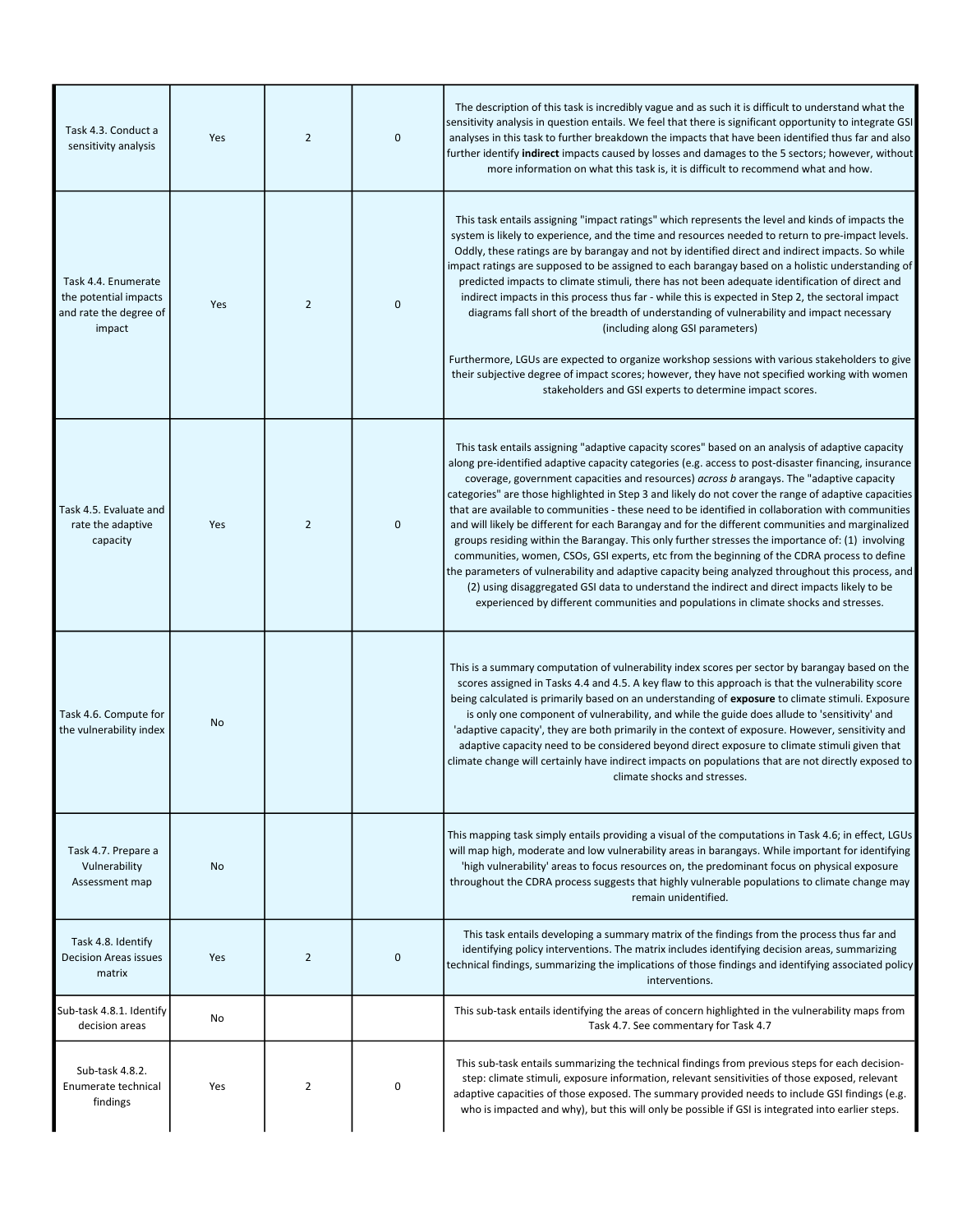| Sub-task 4.8.3.<br>Enumerate the<br>implications                                                              | Yes |  | This sub-task entails summarizing the potential impacts to the 5 sectors and identifying future<br>needs. The summary provided needs to include GSI findings, but this will only be possible if GSI is<br>integrated into earlier steps. Furthermore, the future needs component emphasizes the spatial<br>framework plan of the municipality/city, however, it is very likely that such a land-use plan cannot<br>adequately address the vulnerability issues and needs faced by a Barangay given that vulnerability<br>spans physical, social, economic, political, and environmental bounds.                            |
|---------------------------------------------------------------------------------------------------------------|-----|--|----------------------------------------------------------------------------------------------------------------------------------------------------------------------------------------------------------------------------------------------------------------------------------------------------------------------------------------------------------------------------------------------------------------------------------------------------------------------------------------------------------------------------------------------------------------------------------------------------------------------------|
| Sub-task 4.8.4.<br>Evaluate vulnerability<br>and identify policy<br>linterventions to reduce<br>vulnerability | Yes |  | This sub-task entails "evaluating vulnerability" based on inferred disaster thresholds and<br>identifying policy interventions to address the impacts and implications highlighted in the table;<br>however, the sub-task description does not provide appropriate guidance on how to evaluate<br>disaster thresholds and vulnerability or identify appropriate and tangible policy interventions. This<br>process has potential to be truly gender transformative if GSI issues are considered and GSI<br>experts and female community stakeholders are involved in identifying and prioritizing policy<br>interventions. |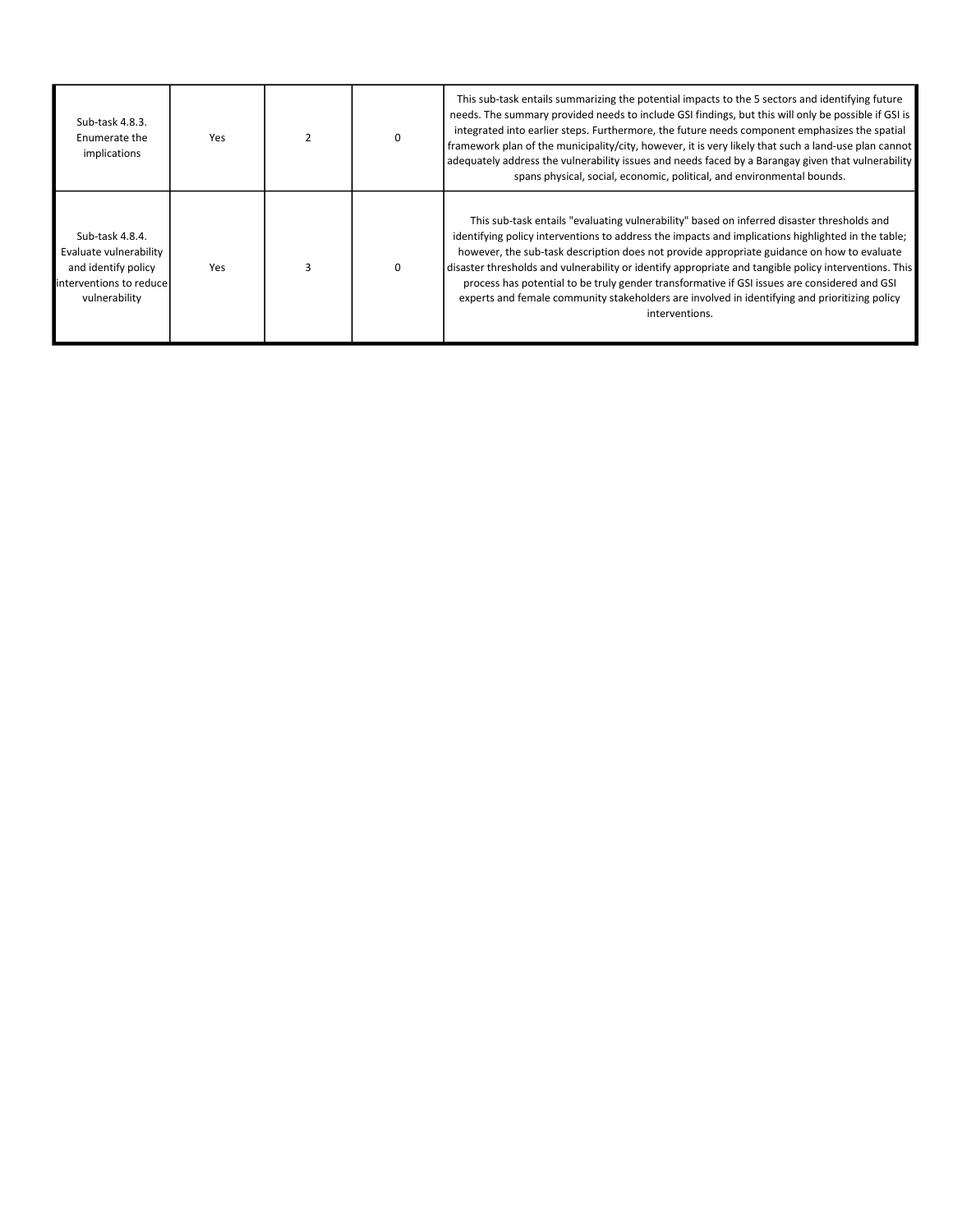|                                                                                                                                             | Gender<br>Mainstreaming<br>Opportunity<br>(YES/NO) | Recommended<br>Level of Gender<br>3) | <b>Actual Level of</b><br>Gender<br>Mainstreaming (0 - Mainstreaming (0-<br>3) | Comments / Recommendations                                                                                                                                                                                                                                                                                                                                                                                                                                                                                                                                                                                                                                                                                                                                                                                                                                                                                                                                                                                                                                                                                                                                                                                                                                                       |
|---------------------------------------------------------------------------------------------------------------------------------------------|----------------------------------------------------|--------------------------------------|--------------------------------------------------------------------------------|----------------------------------------------------------------------------------------------------------------------------------------------------------------------------------------------------------------------------------------------------------------------------------------------------------------------------------------------------------------------------------------------------------------------------------------------------------------------------------------------------------------------------------------------------------------------------------------------------------------------------------------------------------------------------------------------------------------------------------------------------------------------------------------------------------------------------------------------------------------------------------------------------------------------------------------------------------------------------------------------------------------------------------------------------------------------------------------------------------------------------------------------------------------------------------------------------------------------------------------------------------------------------------|
| Step 5. Disaster Risk<br>Assessment (DRA)                                                                                                   | Yes                                                | $\overline{2}$                       | $\mathbf 0$                                                                    | This step entails overlaying the previously collected technical information with hazard likelihood and<br>susceptibility information to, identify consequences to sectors, calculate risk scores, identify development<br>implications, and generate appropriate policy interventions. There is a huge opportunity to mainstream<br>gender in this step to identify vulnerable communities, why/how they are vulnerable, and opportunities for<br>addressing vulnerability. This would require using a GSI lens from Step 1 itself to begin disaggregating data<br>along GSI and working with marginalized communities and GSI experts to identify risk, vulnerability, and<br>potential consequences, and how they can be addressed.                                                                                                                                                                                                                                                                                                                                                                                                                                                                                                                                            |
| Task 5.1. Assign the<br>likelihood of<br>occurrence                                                                                         | No                                                 |                                      |                                                                                | This task entails assigning a likelihood occurrence score relative to the recurrence period of the hazard.                                                                                                                                                                                                                                                                                                                                                                                                                                                                                                                                                                                                                                                                                                                                                                                                                                                                                                                                                                                                                                                                                                                                                                       |
| Task 5.2. Determine<br>exposed elements                                                                                                     | Yes                                                | $\overline{2}$                       | $\mathbf 0$                                                                    | This task entails overlaying hazard maps with the exposure maps created in previous steps. Population and<br>natural-resource based production area exposures need to be disaggregated along GSI.                                                                                                                                                                                                                                                                                                                                                                                                                                                                                                                                                                                                                                                                                                                                                                                                                                                                                                                                                                                                                                                                                |
| Sub-task 5.2.1.<br>Determine population<br>exposure                                                                                         | Yes                                                | 2                                    | $\pmb{0}$                                                                      | This sub-task entails overlaying the population exposure map with the hazard map to determine the extent of<br>area exposed per hazard susceptibility. As mentioned in Steps 4.2.1 and 3.1, the data needs to be<br>disaggregated along GSI to identify what marginalized groups are located within the exposure area.                                                                                                                                                                                                                                                                                                                                                                                                                                                                                                                                                                                                                                                                                                                                                                                                                                                                                                                                                           |
| Sub-task 5.2.2.<br>Determine Natural<br>resource-based<br><b>Production Area</b><br>Exposure                                                | Yes                                                | $\mathbf{1}$                         | $\pmb{0}$                                                                      | This sub-task entails overlaying the natural resource production exposure map with the hazard map. As<br>mentioned in Task 4.2.2. and 3.3, the data needs to be disaggregated along natural resource-based livelihoods<br>that are co-identified with communities. It is possible that these livelihoods and the impacts of climate change<br>on them will have gender implications.                                                                                                                                                                                                                                                                                                                                                                                                                                                                                                                                                                                                                                                                                                                                                                                                                                                                                             |
| Sub-task 5.2.3.<br>Determine Urban Use<br>Area Exposure                                                                                     | No                                                 |                                      |                                                                                | This sub-task entails overlaying the urban use area exposure map with the hazard map to determine the<br>extent of area exposed per hazard susceptibility.                                                                                                                                                                                                                                                                                                                                                                                                                                                                                                                                                                                                                                                                                                                                                                                                                                                                                                                                                                                                                                                                                                                       |
| Sub-task 5.2.4.<br>Determine critical<br>point facility exposure                                                                            | Yes                                                | $\mathbf{1}$                         | 0                                                                              | This sub-task overlaying the critical point facility exposure map with the hazard map to determine the extent<br>of area exposed per hazard susceptibility. As mentioned in Task 4.2.4, while this is largely focused on the<br>physical attributes of critical point facilities (e.g. day care centers, schools, health centers), it is worth noting<br>that the loss and damage of these structures will disproportionately impact women and girls. As a result, it is<br>important to combine this data with understanding of how the loss of these structures will impact<br>marginalized populations.                                                                                                                                                                                                                                                                                                                                                                                                                                                                                                                                                                                                                                                                       |
| Sub-task 5.2.5. Lifeline<br>utilities                                                                                                       | No                                                 |                                      |                                                                                | This sub-task entails overlaying the lifeline utilities exposure map with the hazard map to determine the<br>extent of area exposed per hazard susceptibility.                                                                                                                                                                                                                                                                                                                                                                                                                                                                                                                                                                                                                                                                                                                                                                                                                                                                                                                                                                                                                                                                                                                   |
| Task 5.3. Consequence<br>analysis                                                                                                           | Yes                                                | $\overline{2}$                       | $\mathbf 0$                                                                    | This task entails developing a consequence matrix and assigning "severity of consequence" ratings based on<br>the expected magnitude of the hazard, the extent of exposure, and the" vulnerabilities of the exposed<br>elements". The manual does mention that this task should be done with the participation of "local<br>stakeholders, members of the Planning and Development Council, representatives/experts from mandated<br>hazard mapping related agencies, and representatives from the Disaster Risk Reduction and Management<br>Office". The guide should additionally explicitly state that this exercise should be done in collaboration with<br>local female community members/leaders and GSI experts to ensure that gender issues, concerns and needs<br>are adequately captured in the consequence analysis.<br>Furthermore, the example consequence score matrix provided (Table 3.5.3) provides only a summary of the<br>damages to services that may occur and short-term disruptions that may occur due to the loss of those<br>services. There needs to be an extra step in the analysis where stakeholders think through what the short,<br>medium and long term impacts of those disruptions and losses of services will be for the diverse communities |
|                                                                                                                                             |                                                    |                                      |                                                                                | living in the barangay. For example, what will the closure of a daycare center or school mean for families? Will<br>women have to quit their jobs to stay at home to take care of their children?                                                                                                                                                                                                                                                                                                                                                                                                                                                                                                                                                                                                                                                                                                                                                                                                                                                                                                                                                                                                                                                                                |
| Sub-task 5.3.1.<br>Determine factors<br>contributing to<br>population<br>vulnerability and<br>estimate the severity<br>of consequence score | Yes                                                | 2                                    | 0                                                                              | See commentary for 5.3. It is unlikely that the hazard mapping agency experts explicitly mentioned in this sub-<br>task can appropriately score the consequence of hazards to local, marginalized groups - this requires<br>participation of local communities and community groups and GSI experts.<br>In addition, as mentioned in previous steps, the preset sensitivity indicators for this sector (number of<br>households below the poverty threshold, number of persons with disabilities, proportion of informal settlers,<br>access to post-disaster economic protection) are not sufficient. These indicators need to be identified with<br>local communities, community groups and GSI experts to ensure that the most marginalized groups are<br>accounted for.                                                                                                                                                                                                                                                                                                                                                                                                                                                                                                      |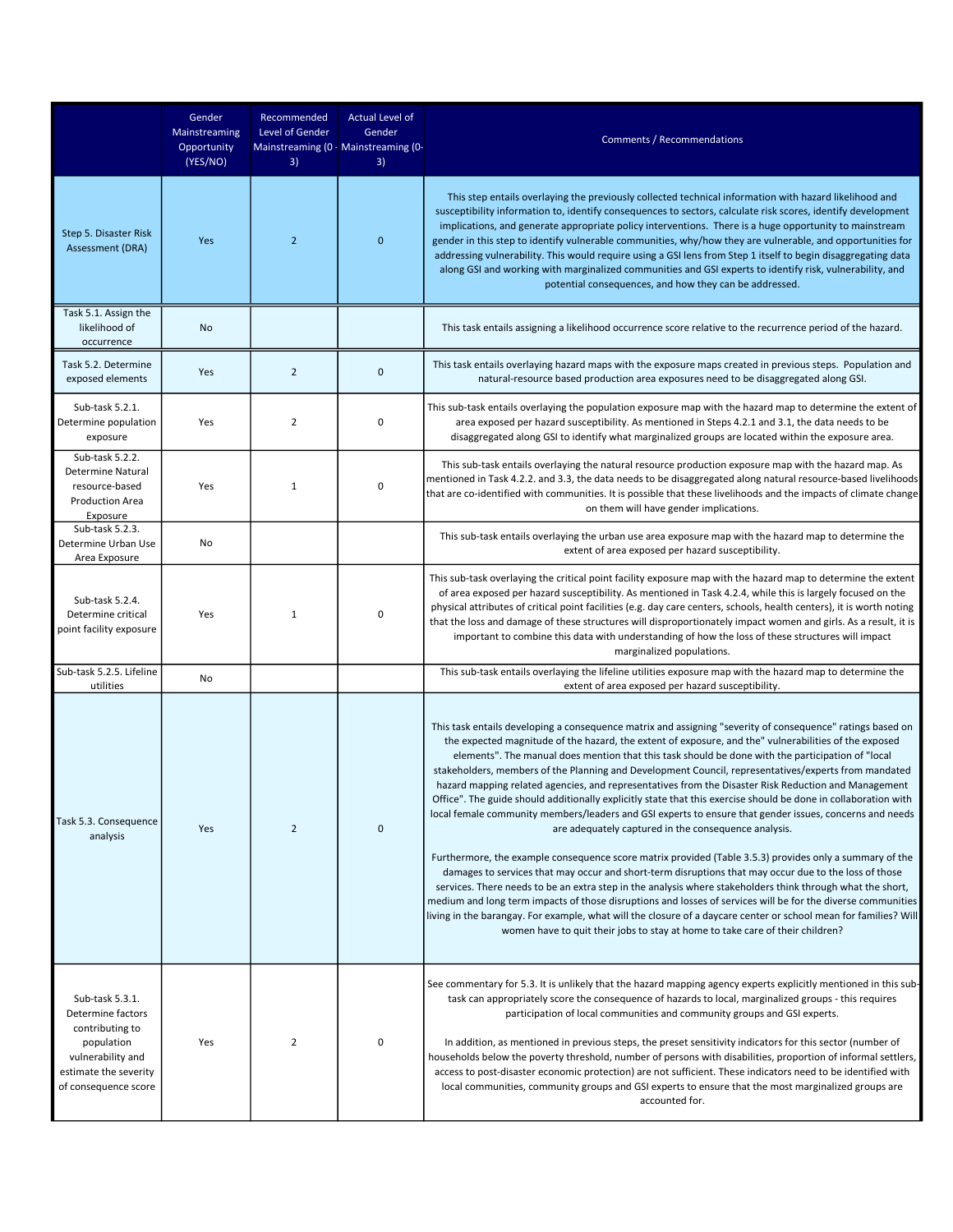| Sub task 5.3.2.<br>Determine factors<br>contributing to the<br>natural-resource based<br>production area<br>vulnerability and<br>estimate the severity<br>of consequence score | Yes | $\mathbf{1}$   | 0 | See commentary for 5.3.<br>As mentioned in previous steps, the suggested sensitivity indicators for natural resource production area<br>(farming families who attended climate field school, families using sustainable production techniques, famers<br>with access to hazard information, production areas with infrastructure coverage, areas with irrigation<br>coverage, and areas with water impoundment) and do not necessarily include gender-specific nature-based<br>livelihoods. It is important to ensure that gender-based livelihoods are included to ensure a more inclusive,<br>holistic analysis. |
|--------------------------------------------------------------------------------------------------------------------------------------------------------------------------------|-----|----------------|---|--------------------------------------------------------------------------------------------------------------------------------------------------------------------------------------------------------------------------------------------------------------------------------------------------------------------------------------------------------------------------------------------------------------------------------------------------------------------------------------------------------------------------------------------------------------------------------------------------------------------|
| Sub-task 5.3.3.<br>Determine factors<br>contributing to urban<br>use area vulnerability<br>and estimate the<br>severity of<br>consequence score                                | No  |                |   |                                                                                                                                                                                                                                                                                                                                                                                                                                                                                                                                                                                                                    |
| Sub-task 5.3.4.<br>Determine factors<br>contributing to critical<br>point facilities<br>vulnerability and<br>estimate the severity<br>of consequence score                     | Yes |                |   | See commentary for 5.3.<br>This sub-task explicitly mentions that the focus should be "on the structural design characteristics of buildings<br>and structures". However, structures in question (e.g. day care centers, schools and health centers) are key<br>community facilities and there needs to understanding of how the loss and damage of these structures will<br>disproportionately impact marginalized groups, in particular, women and girls.                                                                                                                                                        |
| Sub-task 5.3.5.<br>Determine factors<br>contributing to lifeline<br>utilities vulnerability<br>and estimate the<br>severity of<br>consequence score                            | No  |                |   |                                                                                                                                                                                                                                                                                                                                                                                                                                                                                                                                                                                                                    |
| Task 5.4. Risk<br>estimation                                                                                                                                                   | Yes | $\overline{2}$ | 0 | This task entails estimating risk scores to reflect three possible scenarios: high risk areas, moderate risk areas,<br>and low risk areas. For example, a high risk score indicates high to moderate severity of consequence, given<br>exposure, vulnerability and adaptive capacity. For each sub-task (or sector), the expectation is to derive a risk<br>score and prepare a risk map.                                                                                                                                                                                                                          |
| Sub-task 5.4.1. Derive<br>the population risk<br>score                                                                                                                         | Yes | $\overline{2}$ | 0 | As mentioned in previous steps related to using population exposure data, population exposure data needs to<br>be disaggregated along GSI. In the context of the risk maps, it would enable more granular identification of at-<br>risk populations. The preset vulnerability categories at present do not include information women and girls.                                                                                                                                                                                                                                                                    |
| Sub-task 5.4.2. Derive<br>the natural resources<br>areas risk score                                                                                                            | Yes |                | 0 | As mentioned in previous steps related to using natural resources production data, this data needs to be<br>disaggregated along natural resource-based livelihoods that are co-identified with communities. It is possible<br>that these livelihoods and the impacts of climate change on them will have gender implications.                                                                                                                                                                                                                                                                                      |
| Sub-task 5.4.3. Derive<br>the urban use areas<br>risk score                                                                                                                    | No  |                |   |                                                                                                                                                                                                                                                                                                                                                                                                                                                                                                                                                                                                                    |
| Sub-task 5.4.4. Derive<br>the critical facilities<br>risk score                                                                                                                | Yes | $\mathbf{1}$   | 0 | The risk estimation needs to consider how hazard risk will impact use of critical facilities that marginalized<br>groups depend on, and not just their physical attributes.                                                                                                                                                                                                                                                                                                                                                                                                                                        |
| Sub-task 5.4.5. Derive<br>the lifeline utilities risk<br>score                                                                                                                 | No  |                |   |                                                                                                                                                                                                                                                                                                                                                                                                                                                                                                                                                                                                                    |